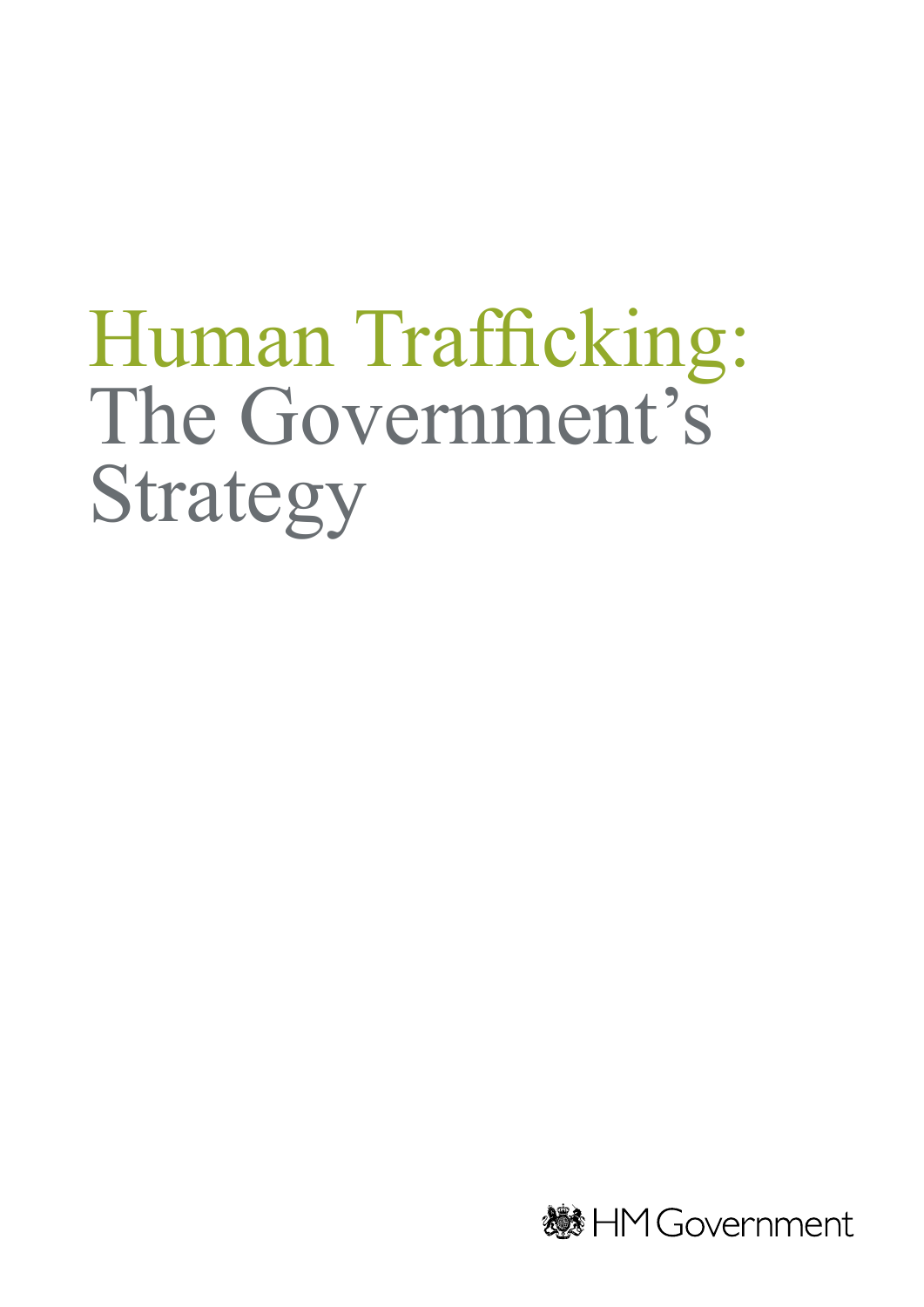### **Contents**

| Chapter I - Background on trafficking 5                                                                                                                                                       |  |
|-----------------------------------------------------------------------------------------------------------------------------------------------------------------------------------------------|--|
| Chapter 2 - Our response to combating                                                                                                                                                         |  |
| Chapter 3 - Improved victim identification and care  9<br>Ensuring victims get the protection                                                                                                 |  |
| Chapter 4 - Enhancing our ability to act early 12<br>The UK's overseas agencies working to a<br>Increasing our ability to disrupt overseas 14<br>Sharing information and resources with other |  |
| Chapter 5 - Smarter action at the border 17<br>The border's contribution to the joint                                                                                                         |  |
| Chapter 6 - More coordination of our law<br>Improved tasking and coordination to                                                                                                              |  |
| Chapter 7 - Child victims of human trafficking 24                                                                                                                                             |  |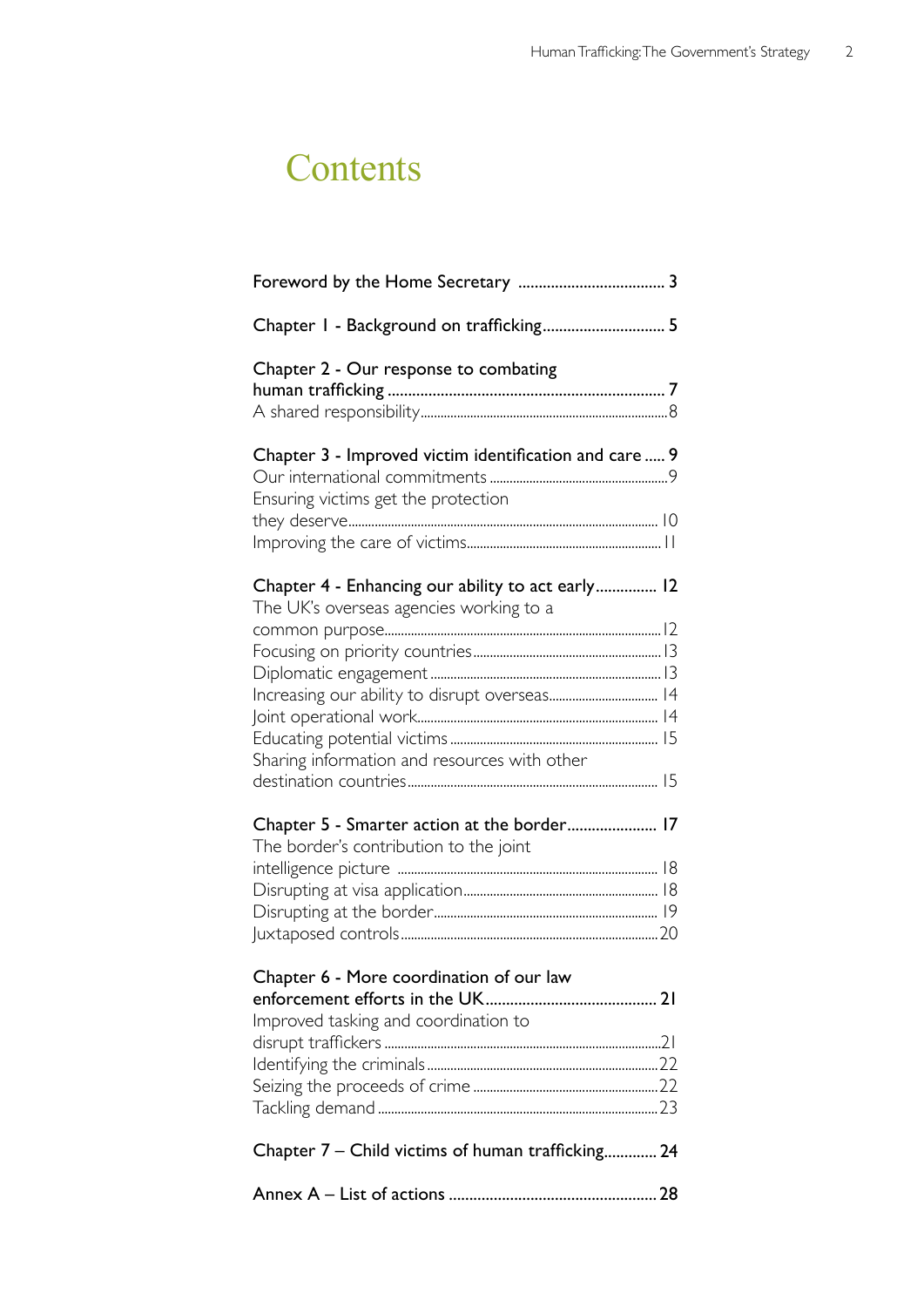### Foreword by the Home Secretary



Human trafficking destroys lives and its effects damage communities. The transport and exploitation of vulnerable men, women and children by predatory organised criminal groups is something that no civilised country should tolerate. We need to do more to stop this horrific crime.

The UK has a good record in tackling human trafficking. That is something we must build on. Our new strategy for tackling human trafficking has four key aims: international action to stop trafficking happening in the first place; a stronger border at home to stop victims being brought into the UK; tougher law enforcement action to tackle the criminal gangs that orchestrate the crime; and improved identification and care for the victims of trafficking.

Human trafficking is a truly international crime, with potential victims identified from over 80 different countries to date. We are determined to work more closely with our international partners in transit and source countries to stop this terrible crime. By applying to opt in to the EU Directive on human trafficking, we have demonstrated our commitment to working with other countries in Europe to drive up standards across the continent in tackling trafficking. This is particularly important as we head towards the Olympics and Paralympics in 2012. Monitoring intelligence will help us to respond quickly and appropriately to any potential increased risk of trafficking.

After being taken from a source country and transiting third countries, victims of trafficking must then cross the UK border. For too long our response at the border has not been well enough informed or coordinated. Fulfilling a key pledge in the Programme for Government, in June I announced that we would establish a new National Crime Agency (NCA) containing a dedicated Border Policing Command to strengthen our borders and help prevent human trafficking and other serious crimes.

A further aspect of preventing trafficking is to take tough action against the organised criminals who run the abhorrent trade in human beings. Again, the NCA will have a key role by using its enhanced intelligence capabilities and its coordination and tasking functions to target the organised criminal groups involved in human trafficking.

As well as increasing prevention, we are also committed to further improving the level of support for victims. Victims of trafficking have been deceived and exploited. They will undoubtedly be frightened and vulnerable. We must therefore do all we can to support them as they try to rebuild their lives. Recognising the importance of this area, we have protected the level of funding at £2 million per year for the next two years, even at a time when savings have to be made across Government.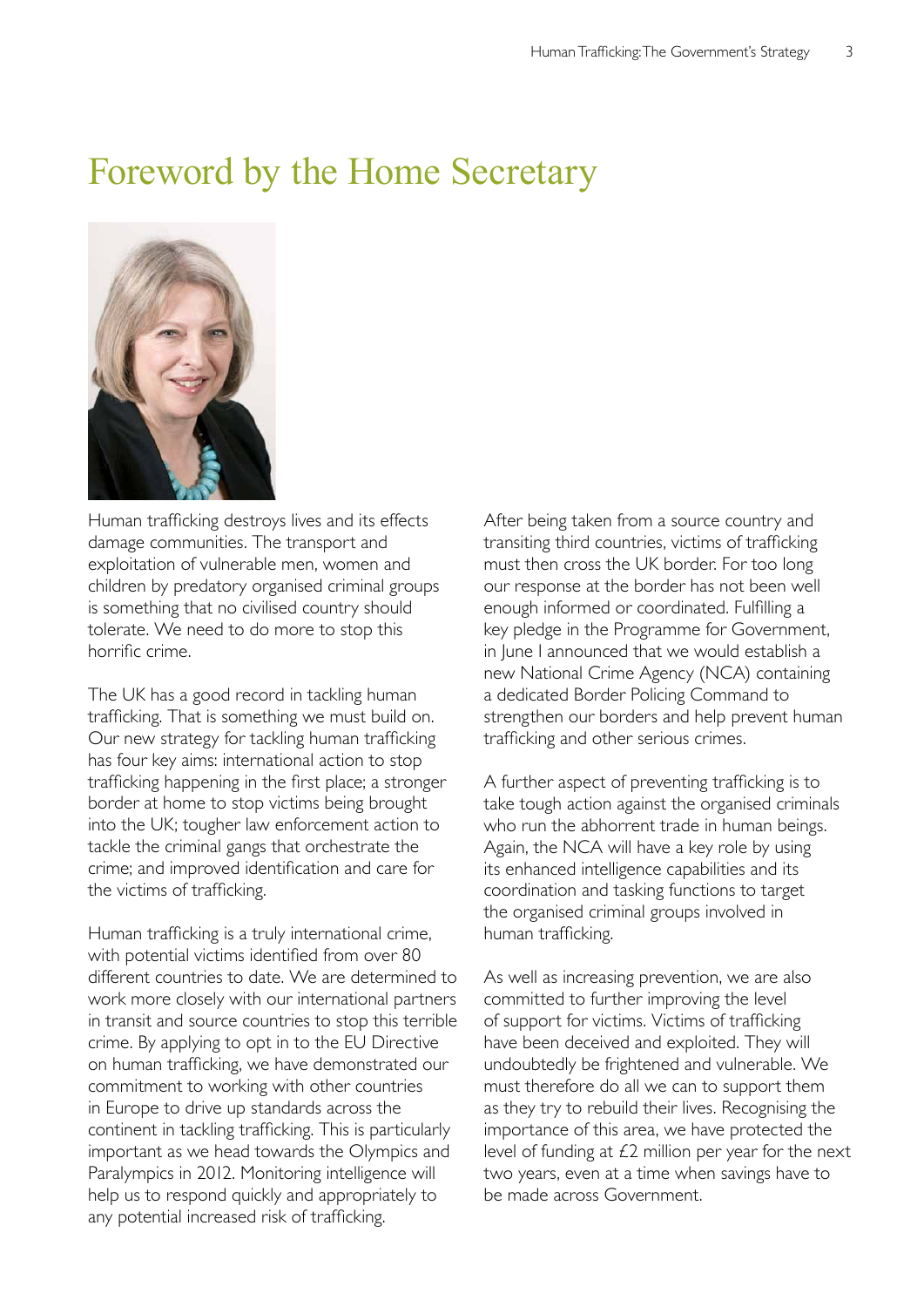The National Referral Mechanism provides a way for all agencies such as the police, the UK Border Agency, local authorities and Non-Governmental Organisations to cooperate, share information about potential victims, identify those victims and facilitate their access to advice, accommodation and support. We are making the National Referral Mechanism more accessible and I am delighted that the NSPCC and Barnardo's have recently joined and are now able to help child victims of trafficking to get the help they need.

The Government's commitment to tackling human trafficking is clear and unequivocal. Our strategy will give a renewed focus on prevention overseas, a stronger border at home, tougher action on the perpetrators and better identification and care for the victims. These measures will make a real difference to the lives of those at risk of human trafficking.

 $72.11$ 

Theresa May Home Secretary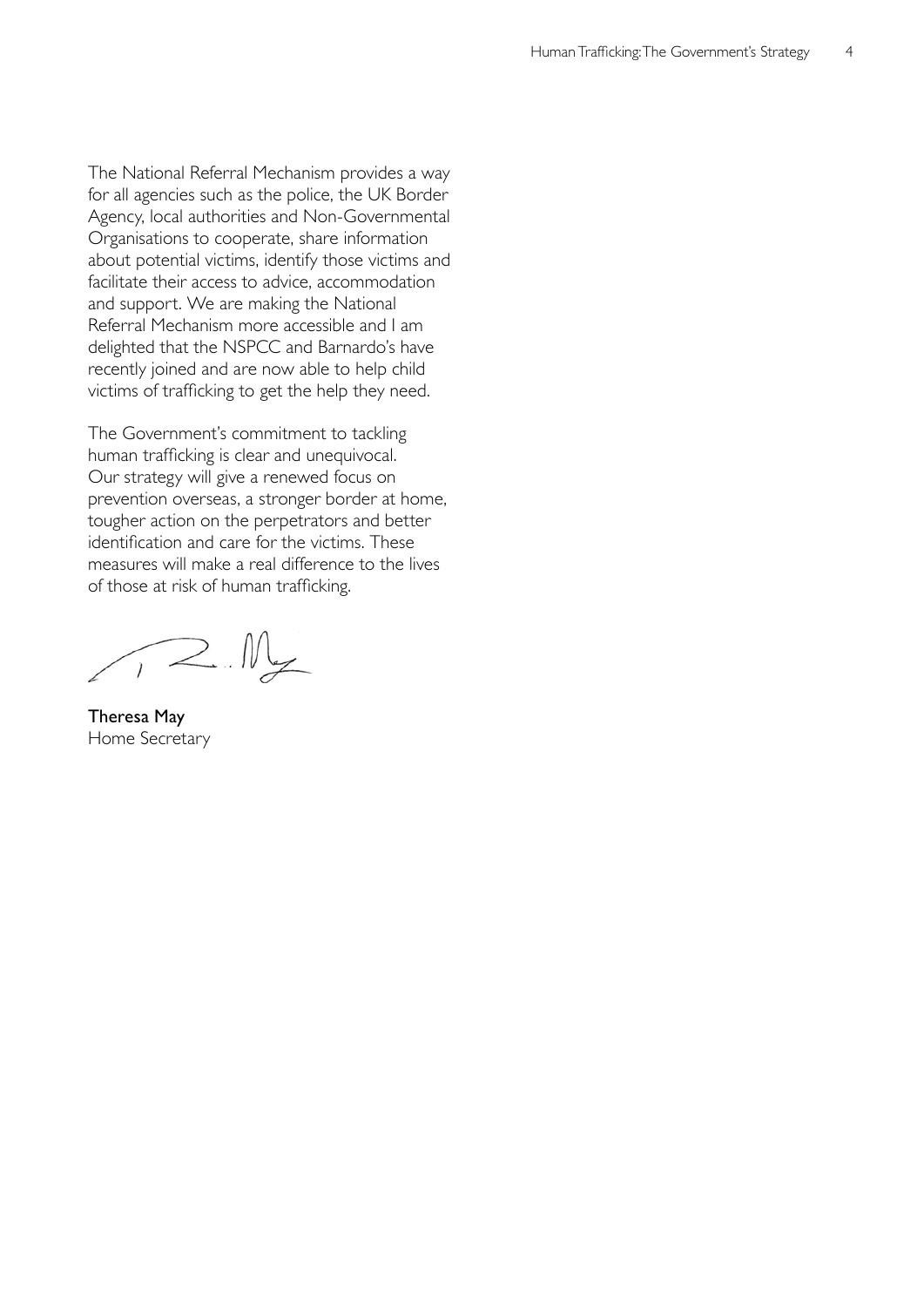### Chapter 1: Background on trafficking

1. Human trafficking is international organised crime, with the exploitation of human beings for profit at its heart. It is an abuse of basic rights, with organised criminals preying on vulnerable people to make money. In most cases, victims are brought to the UK from abroad, but we know that trafficking also occurs within the UK and that children in particular are increasingly vulnerable to falling victim to exploitation.

2. The United Nations Convention against Transnational Organised Crime (the 'Palermo Protocol') describes trafficking as:

"the recruitment, transportation, transfer, harbouring or receipt of persons, by means of the threat or use of force or other forms of coercion, of abduction, of fraud, of deception, of the abuse of power or of a position of vulnerability or of the giving or receiving of payments or benefits to achieve the consent of a person having control over another person, for the purpose of exploitation.

Exploitation shall include, at a minimum, the exploitation of the prostitution of others or other forms of sexual exploitation, forced labour or services, slavery or practices similar to slavery, servitude or the removal of organs<sup>1</sup>."

3. Historically, most adult victims identified were women trafficked for sexual exploitation. However, recent trends suggest that trafficking for labour exploitation could become more prevalent than other forms of trafficking.

4. Child trafficking victims are brought to the UK for many purposes, including sexual exploitation, domestic servitude, benefit fraud, cannabis farming, street begging, theft and shoplifting.

5. The greatest numbers of adult victims come to the UK from China, South East Asia, and Eastern Europe; child victims are trafficked in the greatest numbers from Vietnam, Nigeria, China and Eastern Europe. However, this is a truly international crime, with potential victims from over 80 different countries referred to the National Referral Mechanism (NRM) since its inception and 47 different counties identified as sources of child trafficking to the UK by CEOP<sup>2</sup>.

6. The hidden nature of trafficking makes it difficult to gain an accurate picture of its true scale and nature. Recent evidence has started to build a clearer picture of the numbers of victims in the UK. Project Acumen<sup>3</sup>, a study by

<sup>2.</sup> Strategic Threat Assessment Child trafficking in the UK April 2010

<sup>3.</sup> Project Acumen: Setting the Record: The trafficking of migrant women in the England and Wales off-street prostitution sector.

<sup>1.</sup> United Nations Convention against Transnational Organised Crime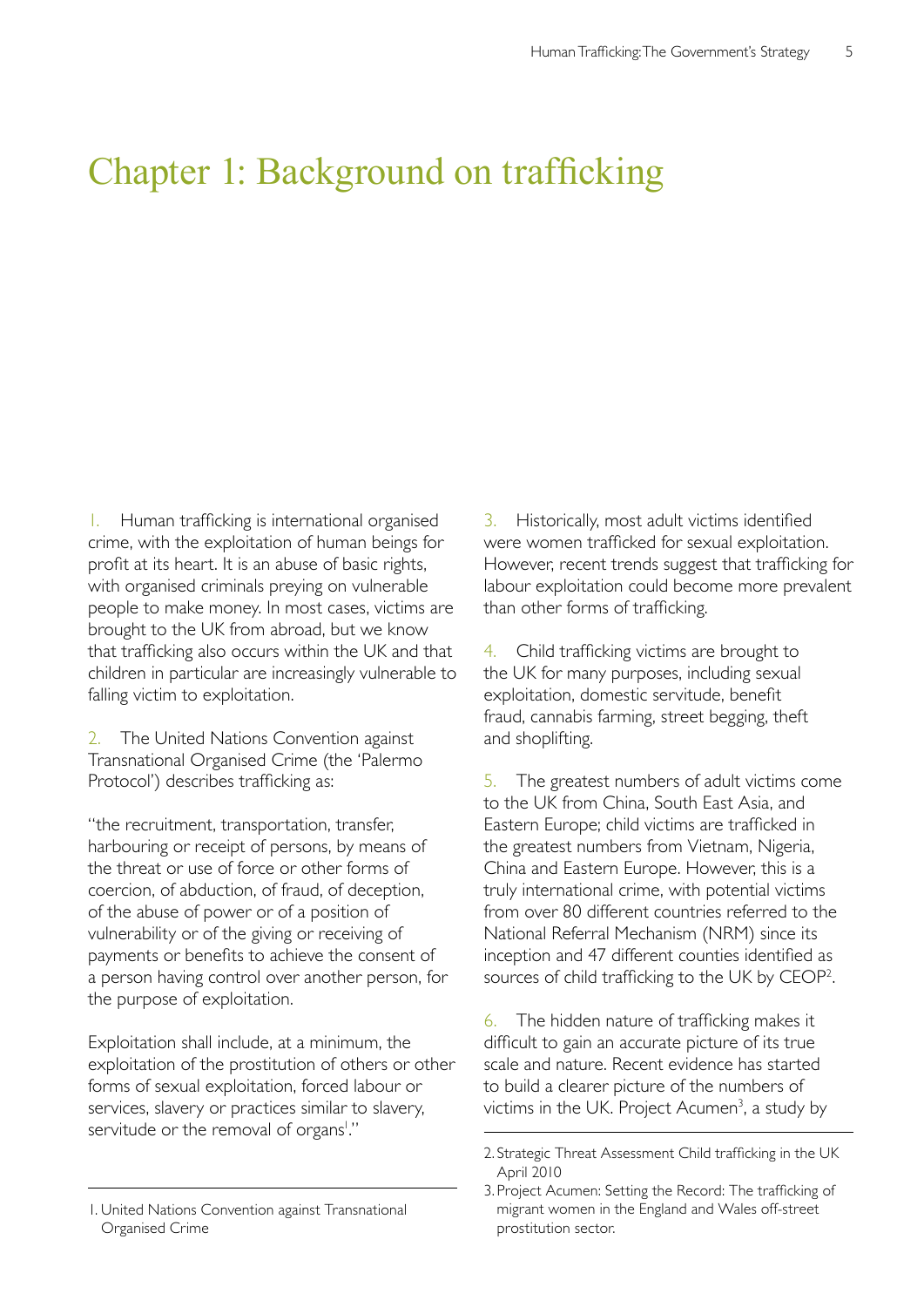the Association of Chief Police Officers (ACPO) estimates that there are at least 2,600 female adult victims of trafficking for sexual exploitation in England and Wales. Reports from the Child Exploitation and Online Protection Centre suggest there are on average around 300 child trafficking victims in the UK per annum<sup>4</sup> with 322 potential child victims referred to the NRM between 1 April 2009 and 31 December 2010. In contrast the UK's human trafficking victim identification and support framework, the National Referral Mechanism (NRM), recorded 1,254 potential victims of trafficking in the UK referred from 1 April 2009 to 31 December 2010, broken down as follows:

| <b>Exploitation Type</b>        | Number of referrals |              |
|---------------------------------|---------------------|--------------|
|                                 | Child               | <b>Adult</b> |
| Sexual Exploitation             | 99                  | 438          |
| Labour Exploitation             | 98                  | 267          |
| Domestic Servitude              | 44                  | 175          |
| Unspecified Exploitation        | 81                  | 52           |
| Totals                          | 322                 | 932          |
| No of Prosecutions -<br>2010/11 | $116*$              |              |

\* Number of prosecutions recorded by the Crown Prosecution Service

7. Victims may travel to the UK willingly, in the belief that they are destined for a better life, including paid work and may start their journey believing they are economic migrants, either legally or illegally. They may also believe that the people arranging their passage and papers are merely facilitators, helping with their journey, rather than people who aim to exploit them. In other cases, victims may start their journey independently and come to rely on facilitators along different stages of their journey to arrange papers and transportation.

8. The ease of international travel has led to the opportunity for increased movement of people across borders, both legally and illegally, especially from poorer to wealthier countries such as the UK. This has created opportunities for traffickers who use poverty, war, crisis and ignorance to lure vulnerable migrants to the UK for exploitation.

9. Traffickers use threats, force, coercion, abduction, fraud, deception, abuse of power and payment to control their victim. And most traffickers are organised criminals. It is estimated that 17% of organised criminal networks operating in the UK are involved in organised immigration crime, of which a small proportion is human trafficking<sup>5</sup>. Some groups organise the trafficking process from beginning to end, while others sub-contract aspects of the process, such as money laundering, or obtaining illegal passports and visas.

10. Offenders are primarily driven by profit. The UK Threat Assessment judges that 'organised immigration crime is lucrative enough to attract and maintain the interest of organised criminals<sup>16</sup>. Trafficking offers opportunity for profit because the continual exploitation of the victim's body or labour generates money over a period of time. Underpinning this profit is demand, with people living in the UK paying money for sex or the products of labour exploitation.

11. Government strategy builds on the UK's record on human trafficking and forms part of the Government's wider strategy on violence against women and girls. It recognises the good work already under way, particularly on victim care and sets out how we will strengthen our efforts to prevent people from becoming trafficking victims in the first place.

5. Organised Crime Group Mapping 6.UK Threat Assessment 09/10

<sup>4.</sup> Our best estimate of the numbers of trafficked children in the UK is based on the Child Exploitation and Online Protection Centre's Strategic Threat Assessment of child trafficking 2009 and 2010 which identified 325 and 287 potential child victims per annum respectively.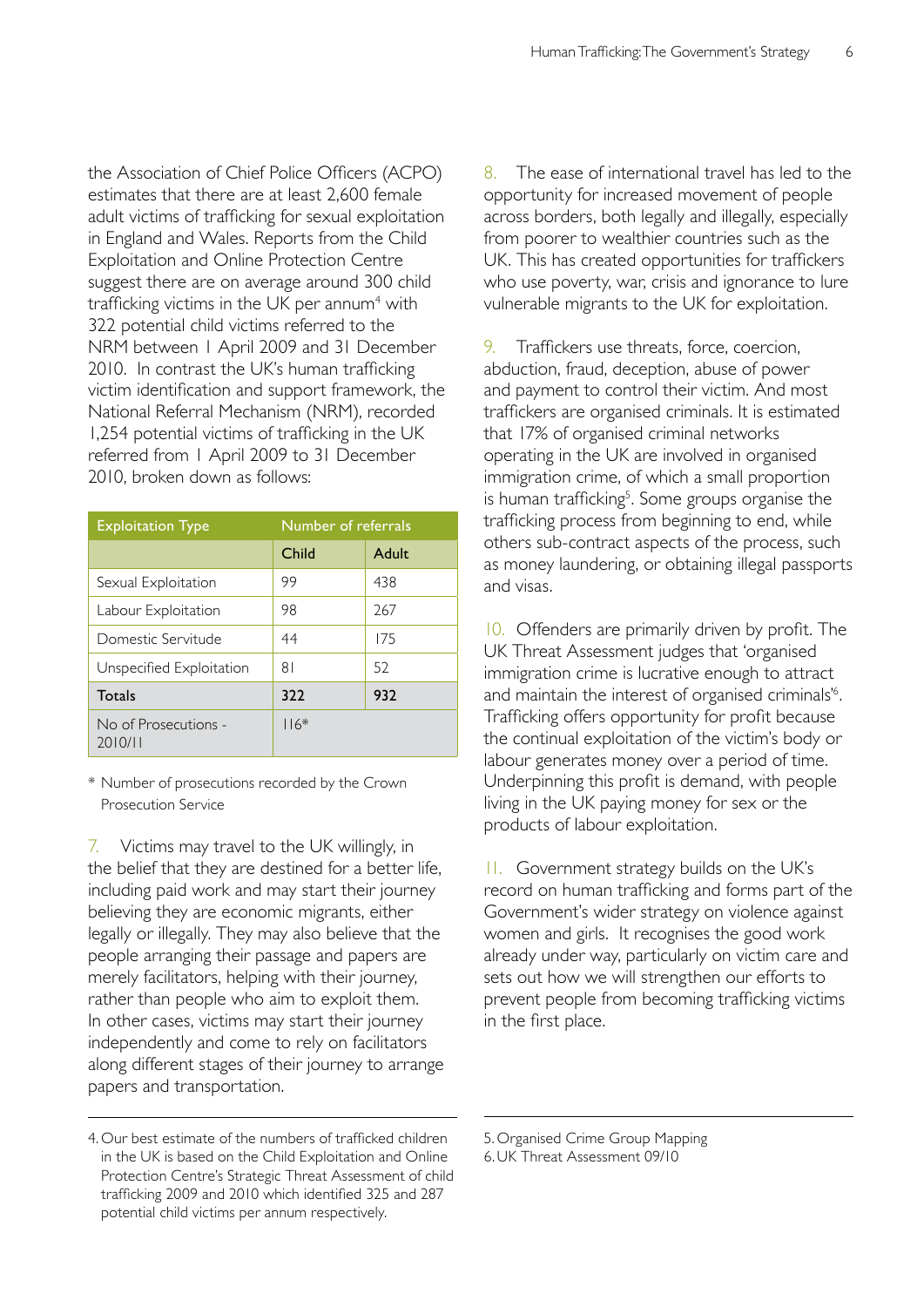### Chapter 2: Our response to combating human trafficking

AIM: To tackle trafficking from end to end: from recruitment to exploitation, ensuring agencies have the right tools and intelligence to reduce the threat, and maintaining effective victim support.

12. Traffickers have significant profit at stake and run businesses in order to maintain it. Our response needs to be as dynamic and agile as the traffickers to be able to stay one step ahead of them. And our response needs to reach across organisational and national boundaries.

- 13. Our strategy focuses on four key areas:
- Improved victim care arrangements
- Enhanced ability to act early, before the harm has reached the UK
- Smarter multi-agency action at the border
- Better coordination of our law enforcement efforts within the UK

14. In developing this strategy we have considered the differing needs of victims whether they are men, women, or children. Chapter 7 focuses particularly on child victims as we recognise the significant harm caused to children who are victims of exploitation.

children becoming trafficking victims. In particular, this means a greater emphasis on disruption and enforcement activity. 15. Raising the risks to the traffickers and going after their profits must be at the heart of our approach to drive them out of this business and to stop more vulnerable men, women and

16. While all human trafficking is abhorrent, the Government notes the particularly vulnerable position of children trafficked to and within the UK. We are determined to do all we can to prevent and safeguard children from the threat of child traffickers and to ensure that, where child victims are identified, they receive the best support and protection the UK can provide.

17. The National Crime Agency (NCA), on its establishment in 2013, will build on and enhance the UK's capabilities. It will connect the efforts of local policing and neighbourhood action to national agencies and action overseas to improve the UK's response to serious and organised crime, including human trafficking, and strengthen arrangements at the border. The NCA will comprise distinct command units for Organised Crime, Border Policing, Economic Crime, and the Child Exploitation and Online Protection Centre (CEOP), and will build on the capabilities and expertise of its precursor organisations such as SOCA, which includes the UK Human Trafficking Centre (UKHTC). At its heart will be an intelligence hub which will build and maintain a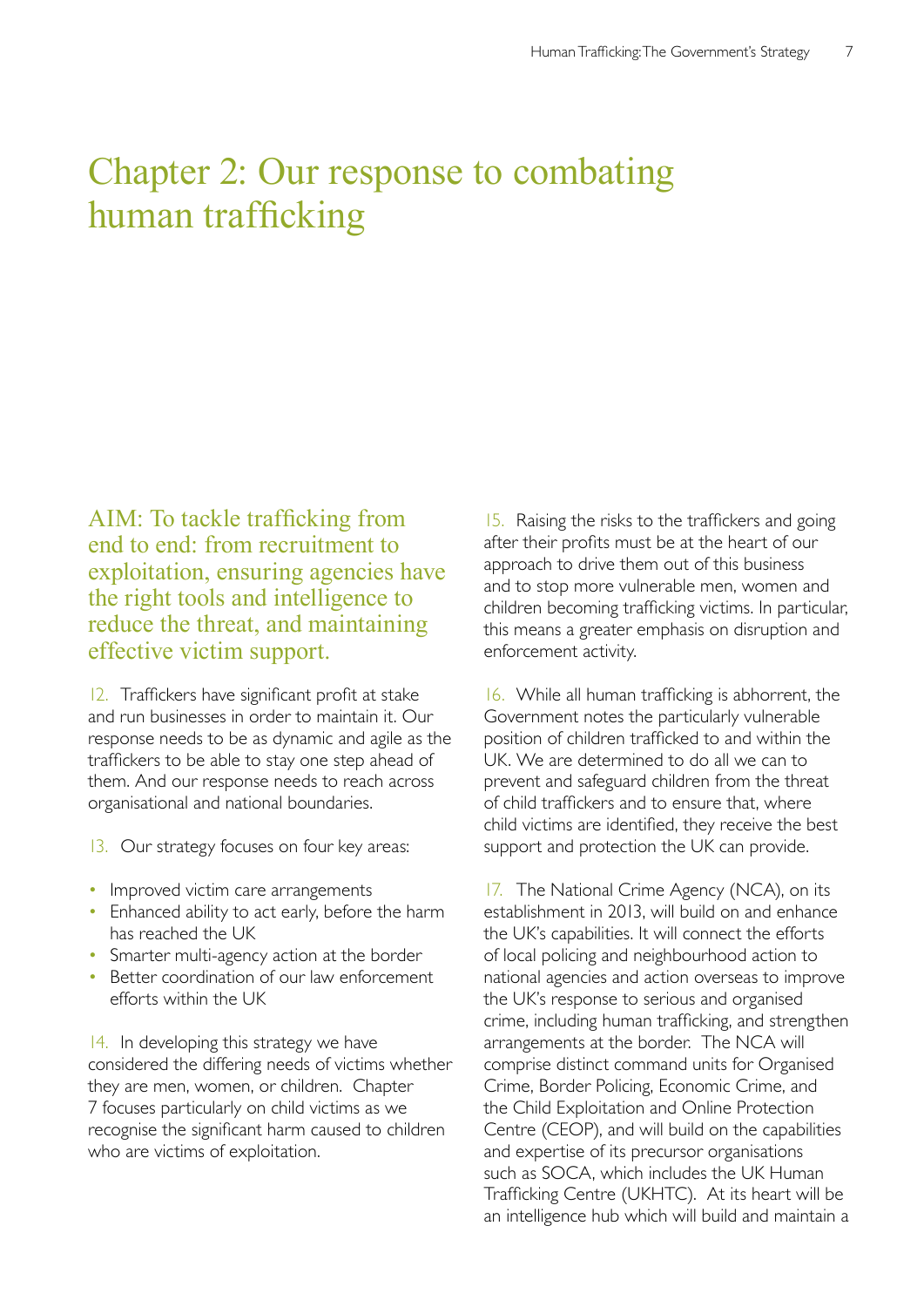comprehensive picture of the threats, harms and risks to the UK from organised crime. Building on the existing, improved capability of the UKHTC, this hub will draw in intelligence from a wide range of law enforcement organisations – such as the police and UK Border Agency – to form a comprehensive picture of organised crime that the UKHTC will be able to use in tackling those involved in human trafficking.

#### A shared responsibility

18. We recognise, in the fight against traffickers, continued coordination and collaboration across the UK is vital. We will continue the close and regular communication between HM Government and the Devolved Administrations, driven by the biannual UK-wide Inter-Departmental Ministerial Group.

19. Government and law enforcement agencies cannot tackle human trafficking alone. The voluntary sector, through its expertise and its commitment to dealing with the effects of trafficking is a vital partner. The private sector also has a role to play. Traffickers and their enablers exploit legitimate businesses in order to run their trade. Businesses have an important role to play in raising the risks to traffickers and making it more difficult for them to exploit victims. We will therefore work with the private sector to strengthen our overall approach to tackling trafficking to ensure business remains aware of its social duty in reporting suspected incidences of trafficking.

20. Many members of the public already care deeply about the plight of trafficking victims and about the impact it has on their communities. We will explore what further role the public can play in identifying information about trafficking and how we can raise awareness and vigilance in particular communities. We will also monitor intelligence in the run up to the Olympics and Paralympics in 2012 to ensure we are alerted early to any potential increase in trafficking.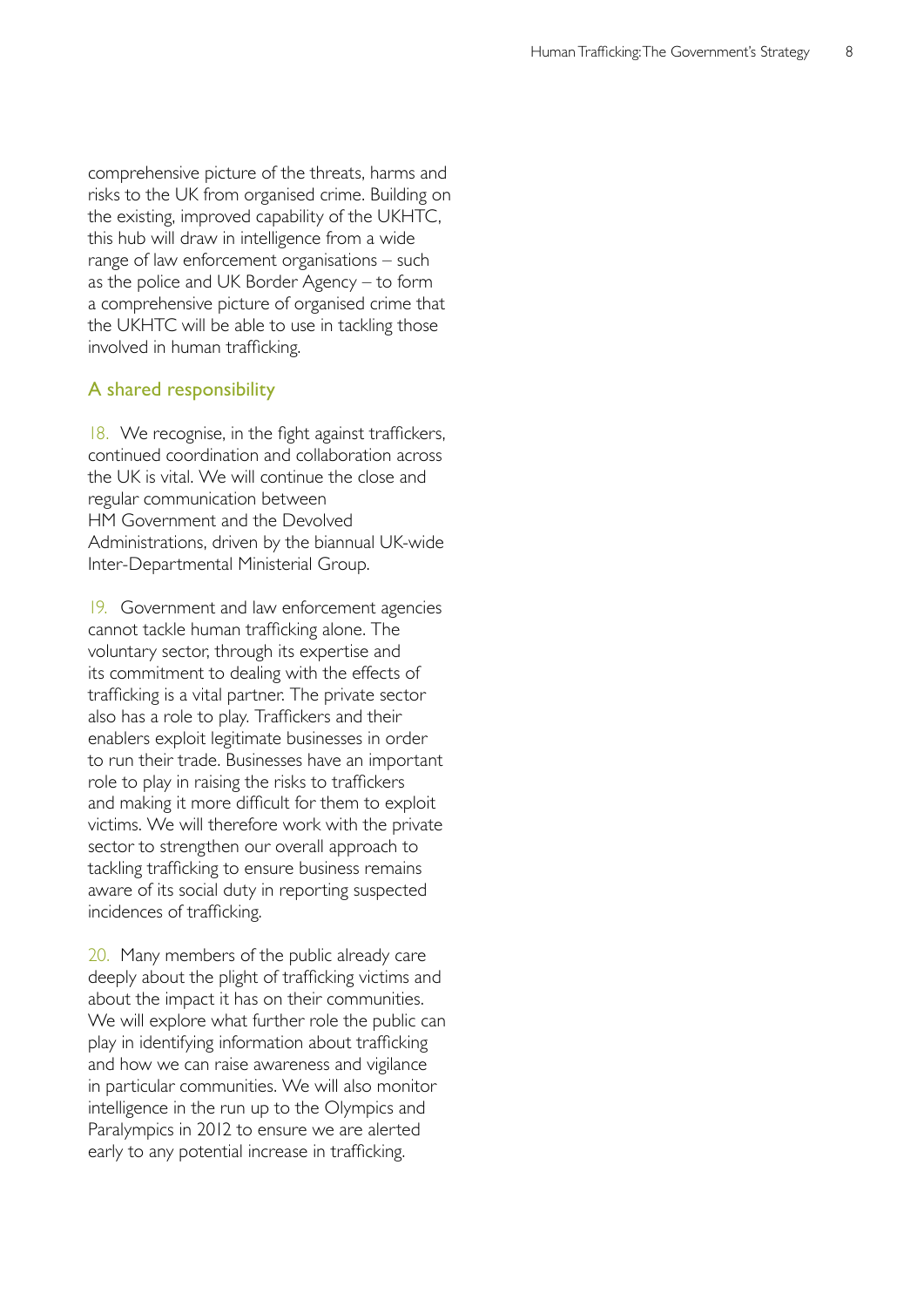### Chapter 3: Improved victim identification and care

AIM: To identify victims of • the granting of a recovery and reflection trafficking and provide support<br>tailored to the victim's needs removal action is halted. The UK grants a We will do this by improving<br>than the 30-day minimum standard. the National Referral Mechanism • the issuing of residence permits for conclusively flexible contracting model in England and Wales to identify

21. Victims of trafficking are some of the hardest someone is a victim of trafficking so that they can to reach and most vulnerable victims. Hidden have access to support, such as accommodation, away, deceived, exploited and frightened – they medical care, training and education, translation need to be formally identified and provided with services, as well as psychological and material a tailored response that fits their vulnerability and help. The NRM provides a way for all agencies helps us to bring their abusers to justice. such as the police, the UK Border Agency, local

area and we want to build on that. victims and facilitate their access to advice,

#### Our international commitments

 $23.$  The UK implemented the Council of  $t$  through its public policy statement, is also Europe Convention on Action against **improving engagement with victims.** The Trafficking in Human Beings in 2009, signing up policy statement explains to those involved in

- tailored to the victim's needs.<br>The UK grants are removal action is halted. The UK grants are removed action is halted. The UK grants are removed action is halted. The UK grants are removed at the UK grants are removed at
- and implementing a more<br>
flexible contracting model in<br>
UK grants a minimum period of I year.

England and Water of Renderly 24. A key part of the support package under the and support victims. Convention is the National Referral Mechanism (NRM). This helps in determining whether authorities and Non-Governmental Organisations  $22.$  The UK already has a good record in this to cooperate, share information about potential accommodation and support.

25. The Crown Prosecution Service (CPS), to a set of minimum standards on the supporting trafficking victims the criminal justice identification, protection and support of process as well as what support and protection trafficking victims, including: can be provided to victims who decide to engage with criminal proceedings. We also encourage all organisations and agencies to ensure that officials who are likely to have any contact with the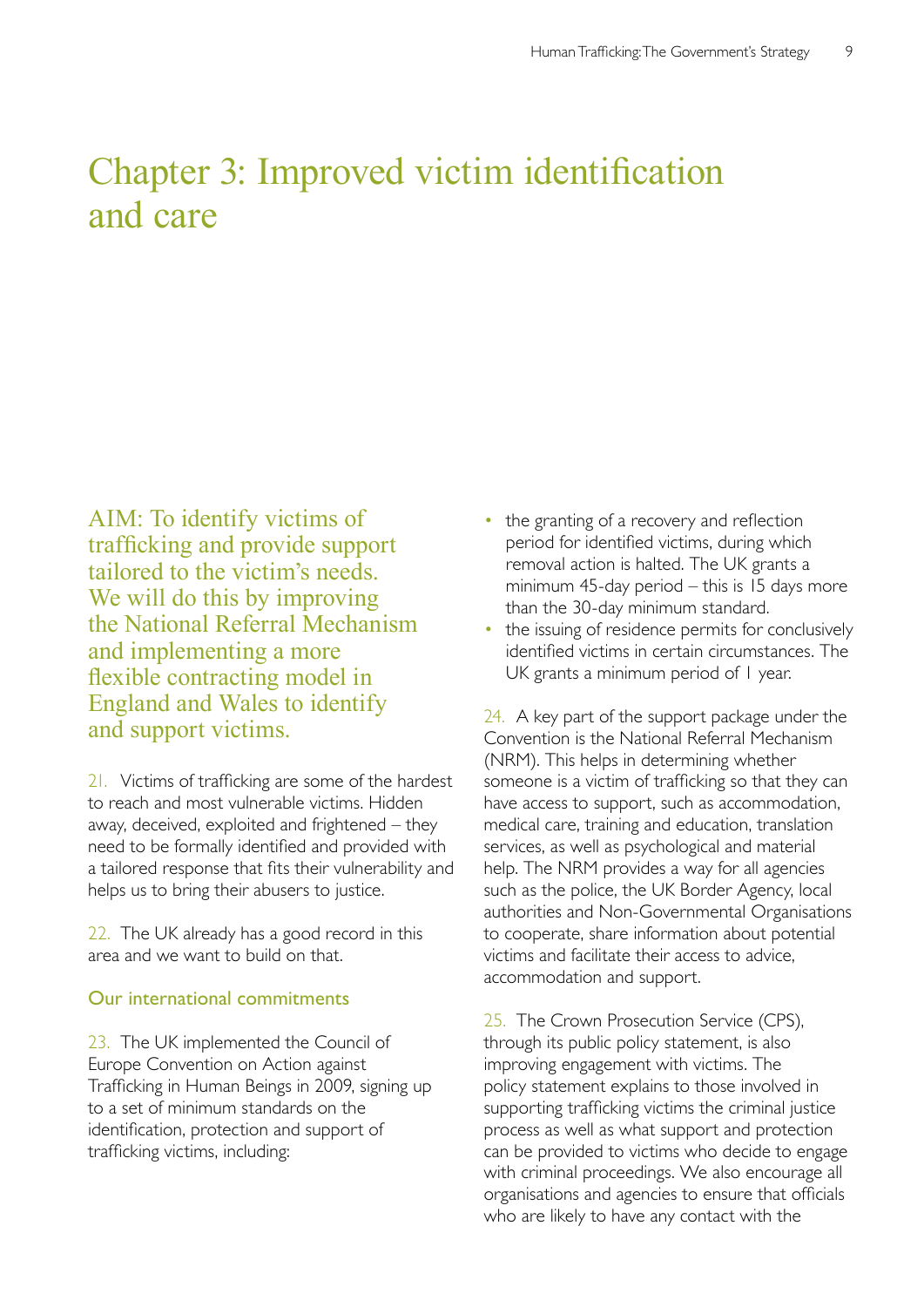victims of trafficking are provided with awareness training.

26. The Government has also recently announced its intention to opt in to the EU Directive on Human Trafficking, subject to acceptance by the European Commission. This further demonstrates the UK's commitment to tackling human trafficking and providing support to victims. We will work with key partners both within the UK and the EU to implement the Directive effectively by April 2013.

#### Ensuring victims get the protection they deserve

27. We want to build on these foundations and improve how the National Referral Mechanism (NRM) works. We will raise the quality of decision-making by running case review exercises and auditing decisions. Feedback to staff will enhance the quality of decisions, identify trends and point the way for further improvement.

#### Identifying victims under the NRM

Under the NRM, frontline staff from designated agencies and organisations who find themselves with grounds for concern that a person may be a victim of human trafficking make a referral to the National Referral Mechanism. These are known as First Responders.

Decisions about who is a victim of trafficking are then made by trained specialists in designated 'Competent Authorities'. The UK's Competent Authorities currently sit in the UK Human Trafficking Centre (UKHTC) which is part of the Serious Organised Crime Agency (SOCA), and the UK Border Agency.

28. We are making the NRM more accessible by enabling more organisations to refer victims to it. The NSPCC - Child Trafficking Advice and Information Line and Barnardo's have recently joined and are now able to refer child victims into the system.

29. The Department of Health (DH) will work with the UKHTC and others, to improve the response from health services to victims of trafficking. This will include equipping more health services and professionals with the training and skills to become first responders. DH is working with the Women's Health and Equality Consortium on the trafficking and health project to agree specific actions to promote greater awareness of human trafficking and provide health professionals with guidance on how to respond to victims appropriately. The Department of Health has also recognised the need for better understanding of the issues around health and trafficking and has therefore invited bids for a piece of research in this area which is due to commence in 2011.

30. Identifying trafficking victims relies on agencies and the public knowing what signs to look for. We will raise awareness of trafficking among frontline staff through:

- implementation of the findings of the trafficking and health project – to promote training and awareness of health professionals; and
- working with the London Safeguarding Children Board to raise awareness amongst local authorities through their Child Trafficking Toolkit.
- 31. We will also improve:
- how our immigration system handles potential victims of trafficking and ensure the UK Border Agency's Asylum Screening Unit (ASU) officers are trained in identifying vulnerable applicants so there is greater gender sensitivity;
- the information supplied to asylum seekers when they first apply for asylum and the information available on the UK Border Agency website to provide assurances around dealing sensitively with claims and what to expect of the asylum process;
- the identification and treatment of vulnerable people in the asylum system, so that it is more sensitive to the individual's needs or circumstances.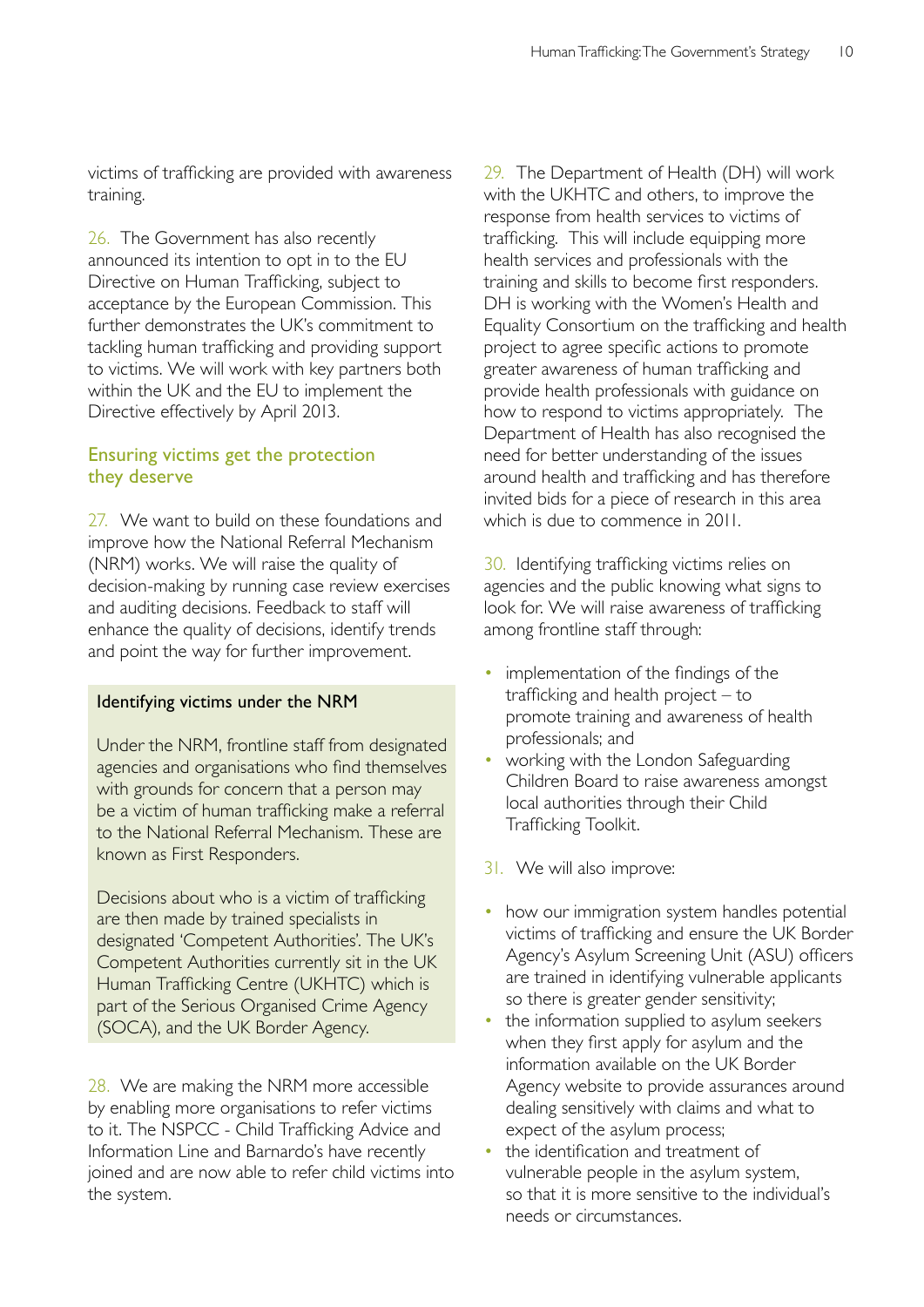32. All NRM decisions are reviewed by a second decision-maker who is not involved in any asylum or immigration decision relating to the potential victim of trafficking. We have already made a number of improvements to victim identification, including the training and guidance available to decision-makers. We will continue to look for ways to enhance victim identification decisionmaking through driving up the quality of decisions and exploring the best match with immigration decision-making systems.

#### Improving the care of victims

33. Victim care is central to our approach to combating trafficking through providing identified trafficking victims with the proper support they need and deserve. That is why we have protected the funding for supporting adult victims of trafficking at £2 million per year in England and Wales.

34. Significant improvements have been made to the support of victims of human trafficking in recent years, with a greater understanding of the needs of victims and an increase in the number of organisations supporting them.

35. However, we want the best possible services to be provided to the largest number of victims within the resources available. The previous Government channelled support to victims through a small number of voluntary-sector organisations. We want to see a more diverse sector, where a range of support is on offer and innovation is encouraged.

36. We have therefore introduced a new model for funding adult support in England and Wales from 1 July 2011. The Salvation Army will be the central contractor who will have a case-management function as well as responsibility for overseeing and coordinating the provision of care. Under this model, funding will follow the victim to whichever organisation supports them, allowing the support system to adapt to changing demand and develop a greater range of service provision.

37. This flexibility will provide a tailored service to victims, taking account of their individual needs. This will also make it easier to track a victim through the system and monitor the quality of the service provided. To ensure appropriate victim care is maintained, the Home Office will monitor delivery of the new funding model in conjunction with the Ministry of Justice on a quarterly basis.

38. Whilst we already have comprehensive arrangements in place for trafficked children we are committed to improving identification and the safeguarding response for those who fall victim to this terrible crime. We will raise awareness of this crime and better equip practitioners to identify and safeguard child victims through updated guidance. By working with the CPS we will ensure that children are not unnecessarily criminalised and work with partners to reduce instances of children going missing. The totality of this approach will allow better and earlier identification and ensure tailored support to each individual child.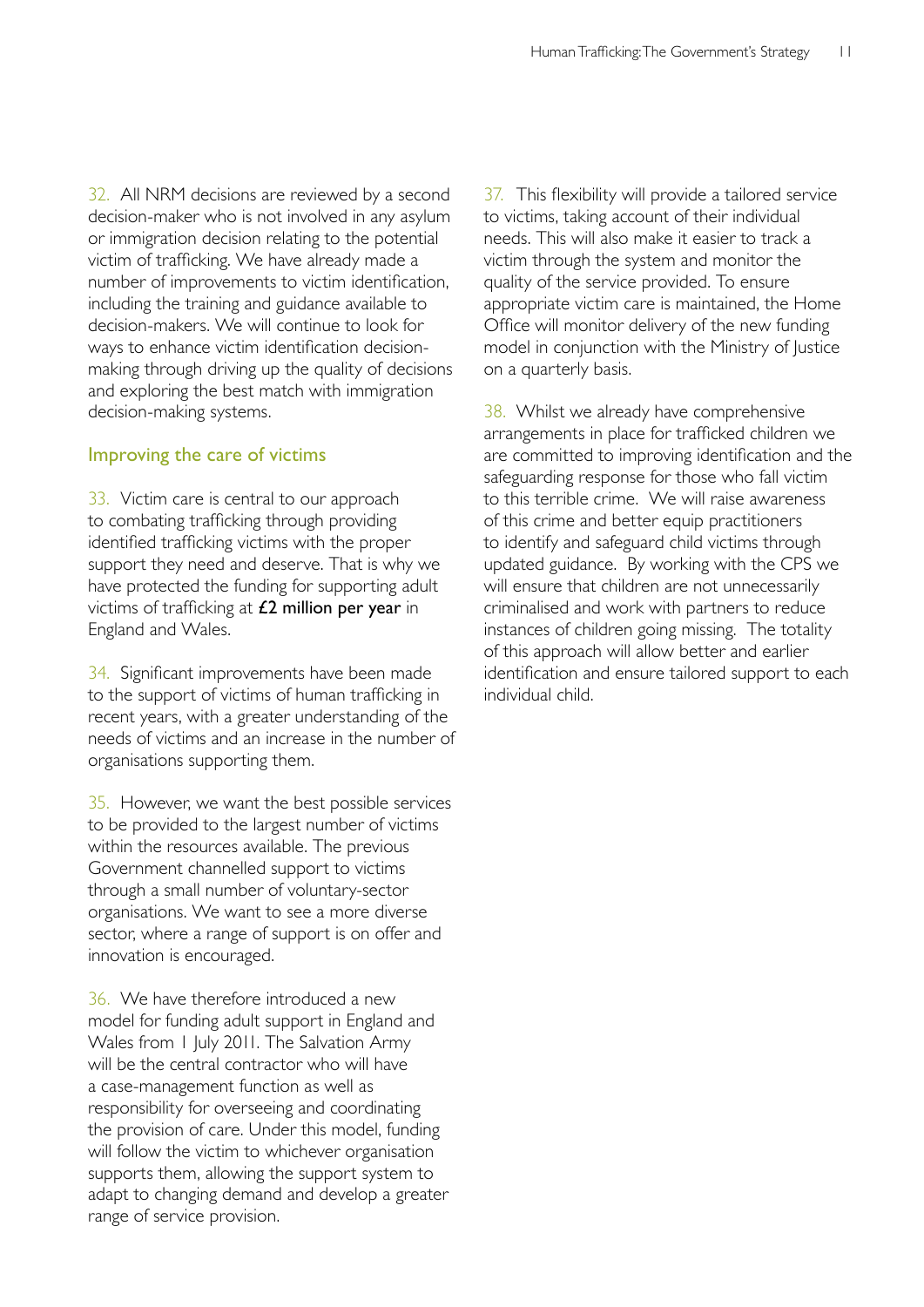### Chapter 4: Enhancing our ability to act early

AIM: To deter and disrupt do to stop the problem before it reaches the UK trafficking overseas and make and raise the importance of the issue abroad. the UK a less attractive target for<br>to work will therefore explore greater opportunities<br>to work with other countries – by focusing on targeting traffickers before they the first place. reach the UK, and communicating the risks to potential victims. <sup>42.</sup> The NCA, once established, will bring

 $39.$  Disrupting criminal networks abroad stops interests internationally. It will work with the problem before it reaches our borders and international law enforcement partners and stops people becoming victims of trafficking in UK partners, such as the UK Border Agency, the first place. This needs to be underpinned with Foreign and Commonwealth Office and the greater awareness-raising in source countries to Department for International Development, to reduce the supply of potential victims. prevent the importation of serious and organised

40. We will work closely with our international international partners to tackle and disrupt partners to improve the enforcement and criminals, such as human traffickers, who target awareness-raising response; we will work the UK from overseas. with overseas governments, international law enforcement agencies such as INTERPOL, The UK's overseas agencies working to a Europol and Frontex, and local law enforcement common purpose in source countries.

41 This strategy builds on the good work overseas, we will give the UK Human Trafficking already under way in source countries, and the Centre responsibility for collating and analysing strong relationships in place between the UK and information on trafficking to inform our our international partners. We have developed strategic approach and drive our operational country-specific expertise from years of working response. This will ensure the right information in source countries and building relationships is disseminated to the operational frontline. We with local agencies. However, there is more to will work with other agencies to ensure that the

criminals. We will do this by sharing to work with other countries – by focusing on intelligence across boundaries, preventing more people from becoming victims in

> even greater focus to this work, putting its full weight behind representing the UK's criminality into this country. It will work with

43. To better coordinate and direct our work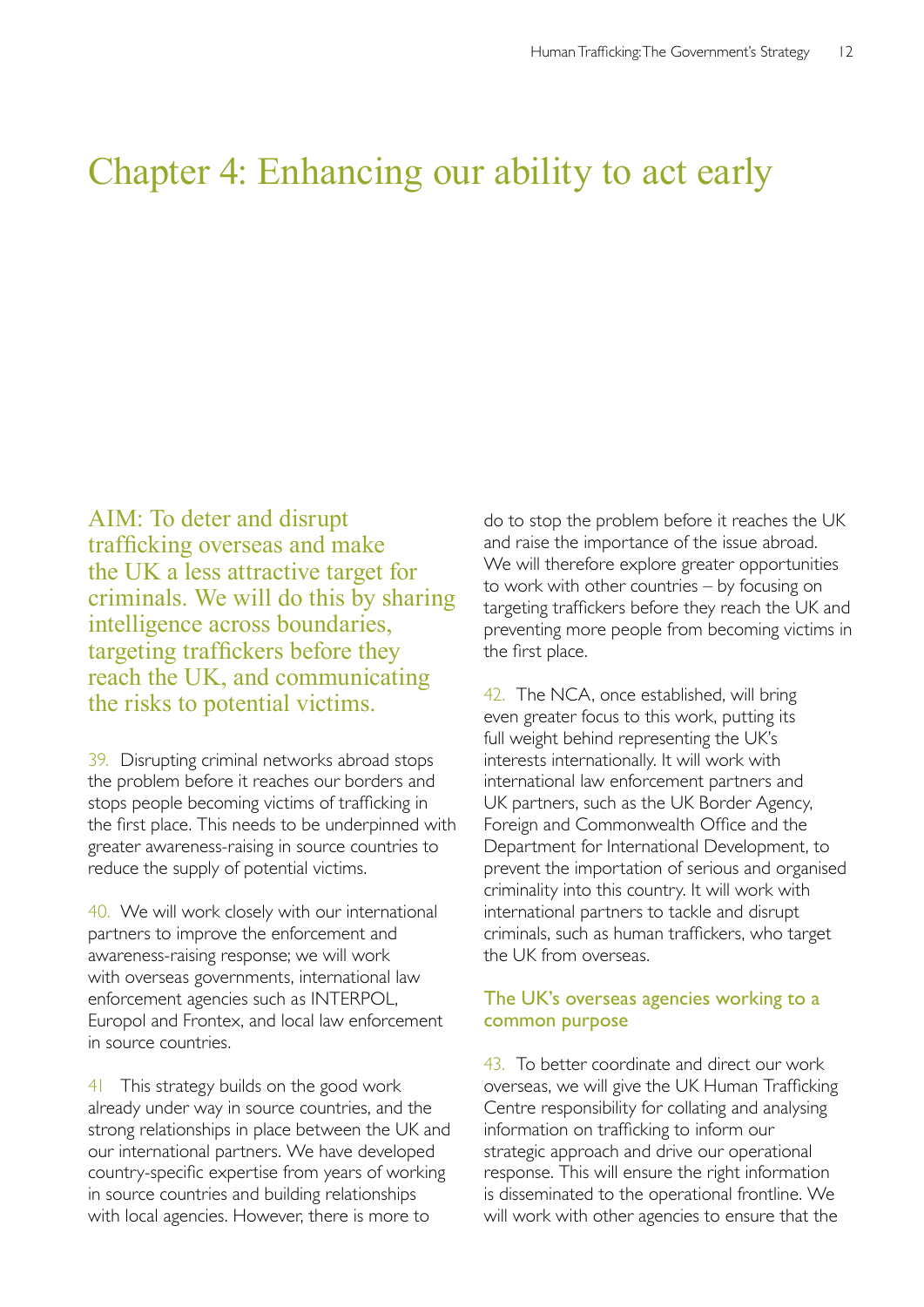information that we gather is as consistent and thorough as possible, and is fed consistently into our Organised Crime Mapping tools.

44. We will use the cross-government Country Business Plans (CBPs) to ensure that the priorities and objectives of all departments and agencies are aligned and clear across government. This will mean that, where a trafficking issue has been identified in a country, Ambassadors and High Commissioners will ensure that appropriate local action is taken. The plans will help us to tailor our activity to the country in question, including ways of working with local law enforcement agencies to address specific risks and threats.

45. The CPS also plays an important role in preventing harm from reaching the UK. Using its prosecutors' training package the CPS is working with source countries to improve the ability of overseas investigators and prosecutors in case building and prosecution. To improve the criminal justice framework for trafficking, the CPS works with authorities in source countries to improve international cooperation and to facilitate prosecutor placements in key countries. The CPS is also working with UK investigators and prosecutors to improve the provision of information and evidence to support prosecutions in the UK.

46. The establishment of the NCA in 2013 will make further improvements possible, with its Border Policing Command aiming to prevent threats reaching UK shores where possible. Informed by a single national threat assessment and strategy, the NCA's Border Policing Command will ensure that all law enforcement agencies operating in and around the border work to clear, mutually-agreed priorities to strengthen our border and address national security threats. A unified intelligence picture will drive the authority of the NCA to task and coordinate resources across law enforcement to tackle serious and organised criminality, including human trafficking. Building on SOCA's existing capability, the crime-fighting reach of the NCA will extend UK-wide and overseas, recognising and respecting the primacy of those in whose territories it operates.

#### Focusing on priority countries

47. We will improve our overseas work on trafficking by ensuring that evidence drives our priorities and operational response. Information from victims and de-briefs will ensure our strategic and operational response is up to date.

48. Evidence suggests that some countries top the list repeatedly as areas of concern for trafficking. We will therefore focus on those transit and source countries from where the greatest threat originates, through the Country Business Plans.

#### Diplomatic engagement

49. Diplomatic engagement can help the work of UK officials in encouraging and brokering disruption activity against traffickers. While we have excellent diplomatic relationships with many of the key countries, we are working to overcome the barriers that might remain, such as some countries not considering trafficking as a priority, and therefore being reluctant to engage in disruption activity.

50. We will use the Country Business Plans to make delivery agencies on the ground and up to Ambassador-level aware of the important role they can play in contributing to an effective, Government-wide effort to tackle human trafficking. Through closer working we will engage with foreign governments to ensure that common challenges are identified, and that they work with us to address those challenges through, for example, capacity building.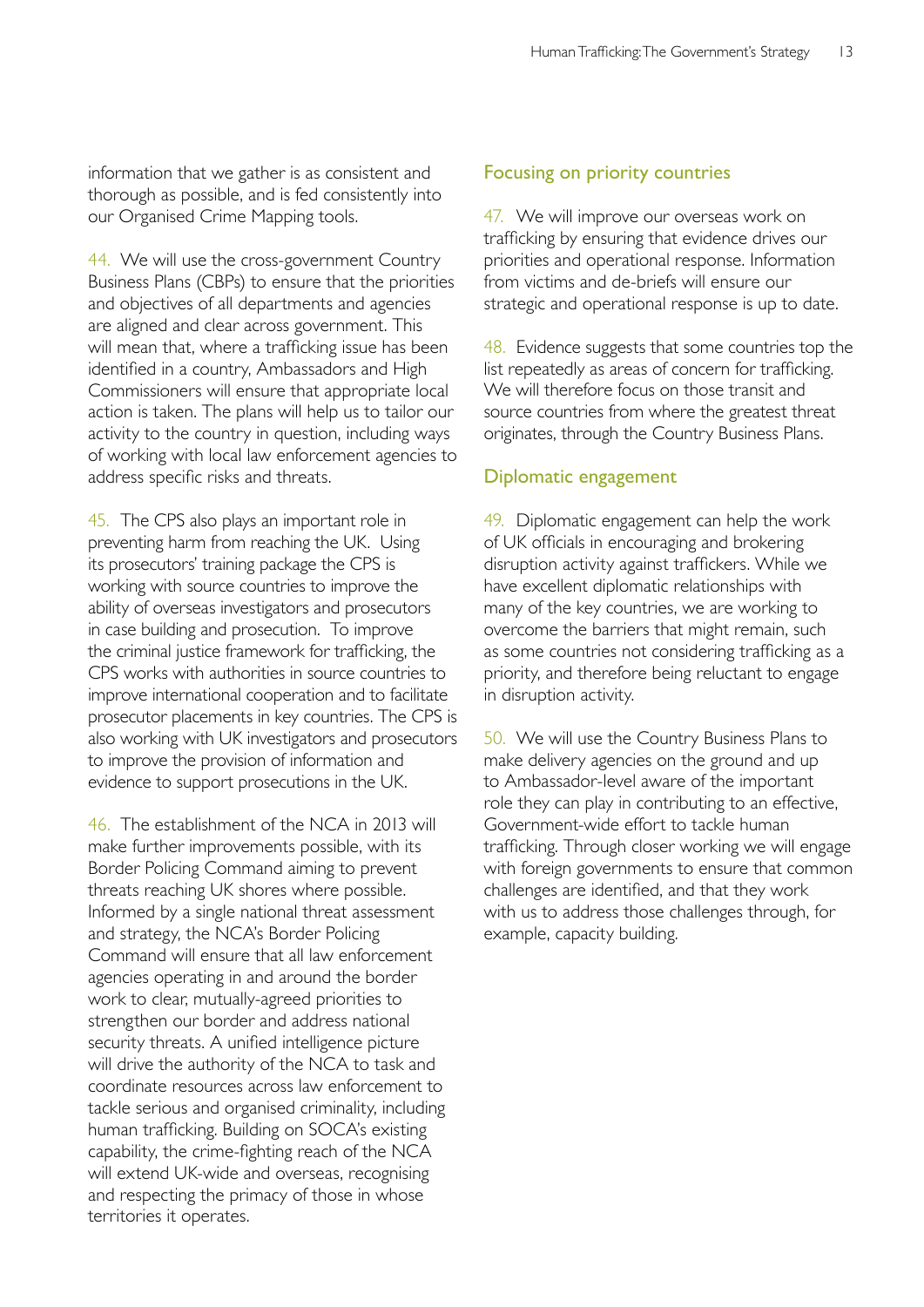#### Workshop for Chinese consular and immigration officials

In 2010 UK Border Agency officials supported a two-day workshop in Beijing organised by the International Organization for Migration (IOM) for senior Chinese consular and immigration officials to strengthen victim identification procedures and introduce safe and voluntary repatriation mechanisms for victims of human trafficking. We will continue to work with other countries to ensure their staff have the tools necessary to lead the fight on trafficking.

#### Increasing our ability to disrupt overseas

#### Intelligence sharing

51. Better intelligence gathering and sharing is central to the disruption of trafficking. Law enforcement agencies in the UK hold valuable intelligence which, when collated centrally by the UKHTC, will deliver a better threat assessment, and enable us to identify traffickers before they traffick victims into the UK. This will be further enhanced through the creation of the NCA's central intelligence hub.

52. In order to intervene overseas, we need to increase our understanding of how and why people become victims of trafficking. De-briefing victims and traffickers is key to building this intelligence. De-briefing is already carried out by many agencies, but can reflect a specific agency's priorities and not take account of the wider picture. More standardisation of de-briefing practices will ensure that opportunities are not missed.

53. We will, therefore, ensure de-briefing is set up in such a way that when one agency carries out a de-brief, they are gathering the information needed by all agencies – from recruitment, to transit route, to how they crossed the UK border, to activity within the UK. Information collated will be passed to UKHTC, as the central repository of data on trafficking, analysed, and used to inform relevant posts upstream.

#### Joint operational work

54. To stop trafficking before it reaches the UK, we need to work with those law enforcement agencies in priority countries that are able to prosecute the criminals acting within their jurisdiction. SOCA (and, from 2013, the National Crime Agency), and the UK Border Agency will work together on operational activity in order to include a greater focus on referring tactical intelligence on trafficking to local law enforcement.

55. Building on this disruption activity, we will work increasingly closely with the airline industry to enhance its knowledge of human trafficking and provide its staff with the tools needed to identify victims of trafficking and trigger an intervention. This will include developing training for carriers and their staff that raises awareness of the behavioural indicators associated with trafficking.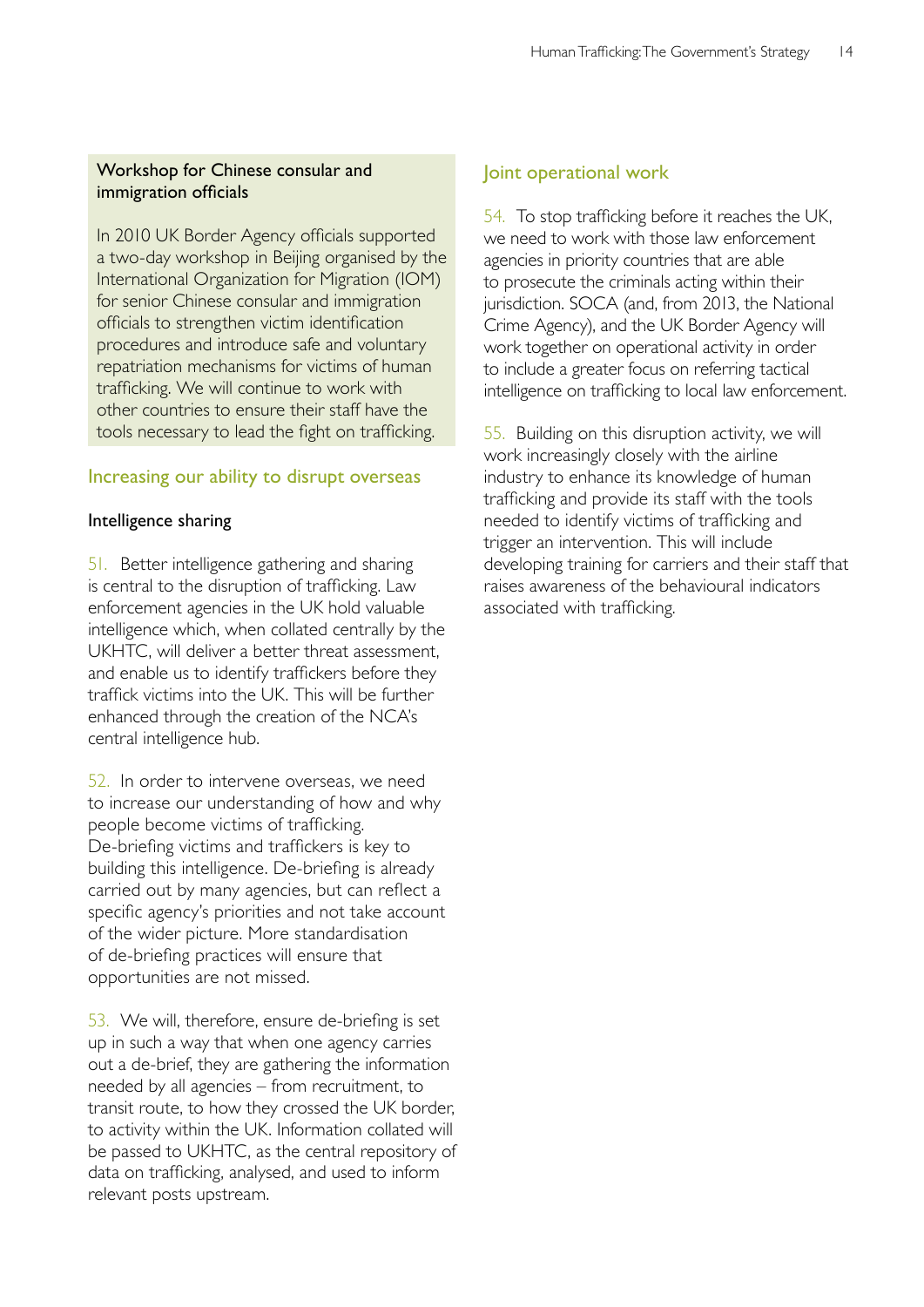#### RALON

The UK Border Agency's Risk and Liaison Overseas Network (RALON) operates in more than 50 locations worldwide to identify and reduce the threats to the UK border.

RALON officers work with airlines and local border control authorities to ensure passengers hold the right travel documents before they travel to the UK. In 2010 they prevented over 67,000 people with incorrect, counterfeit or fraudulently obtained travel documents from travelling to the UK. RALON officers have trained carriers on routes that are commonly used by traffickers to enable them to identify traffickers and their victims.

#### Example of RALON's work against trafficking

The UK Border Agency identified a trend of Nigerian adults and children arriving at UK airports destined for the vice industry in Europe. The RALON officer in Paris noted the profile and was able to intervene with six victims who were referred to local law enforcement for care. The officer used this profile to identify one of the suspected traffickers and working with her partners in the French Border Police not only prevented him from reaching the UK, but facilitated his removal from France to Nigeria.

#### Educating potential victims

56. We are already working to educate potential victims in source countries about the dangers of trafficking. In China and Thailand there has been significant work on trafficking awareness and prevention with the International Organization for Migration, United Nations Office on Drugs and Crime (UNODC) and other organisations. In Malawi, the Salvation Army has run a project to improve knowledge of and access to rights for children who have been trafficked or are vulnerable to being trafficked. But many potential victims do not know they are at risk of exploitation until it is too late, and some may ignore the warnings. We will continue to work with source countries to raise awareness among those who may be at risk of becoming a trafficking victim.

#### Sharing information and resources with other destination countries

57. Alerting people to the risks associated with smuggling services is not a problem facing the UK alone. Through the Five Country Conference (FCC), the UK works with the United States, Canada, Australia and New Zealand on common immigration-related challenges. We will continue to work with our FCC partners to identify best practice in deterring the use of people smugglers and, where possible, will work with our partners on coordinated education projects.

58. We are also committed to working with the EU and the Council of Europe. Practical engagement with Council of Europe and EU Member States will allow us to share intelligence and law enforcement expertise, exchange best practice on investigation and prosecution of traffickers, and share resources.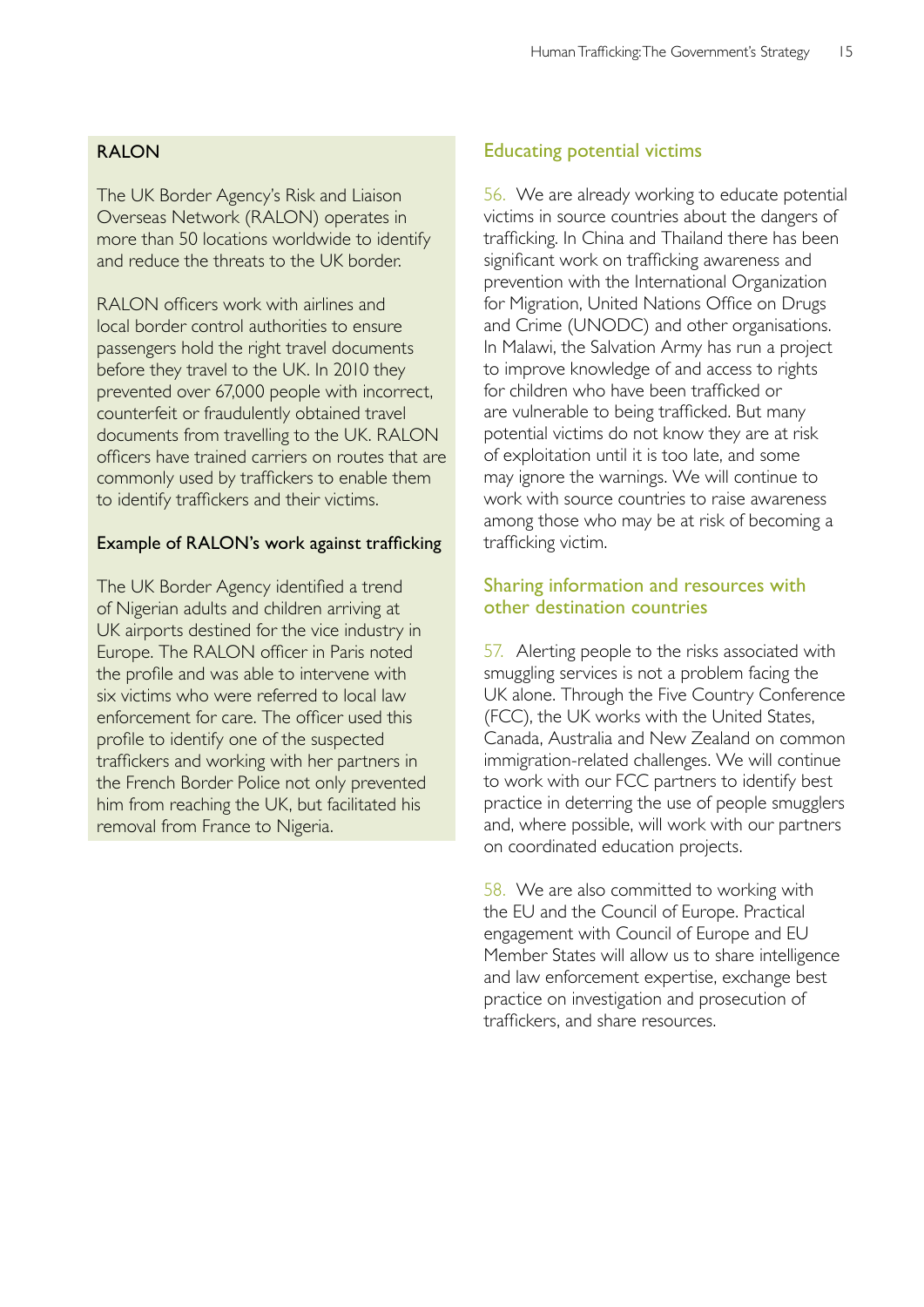59. The international sharing of information is well-established, but challenges remain around what is done with the information. The recent EU Directive on human trafficking paves the way for further engagement with EU-wide organisations and governments to share our prosecution and investigation expertise. The UKHTC will send staff members to Member States in order to share UK best practice and contribute to raising the standard of anti-trafficking work.

60. We will also work closely with labour inspectorates across EU Member States to achieve common standards on identifying and punishing labour exploitation.

61. We will explore further the opportunities for establishing joint operations with overseas counterparts, building on the success of Operation Golf, a joint Metropolitan Police Service and Romanian National Police investigation team.

The Joint Investigation Team set up in September 2008 comprised officers from the Metropolitan Police Service and the Romanian National Police. The action by both police forces led to the identification of 181 trafficked Romanian children and the arrest of 26 suspects in Romania, who were charged with a range of offences including the trafficking of Roma children.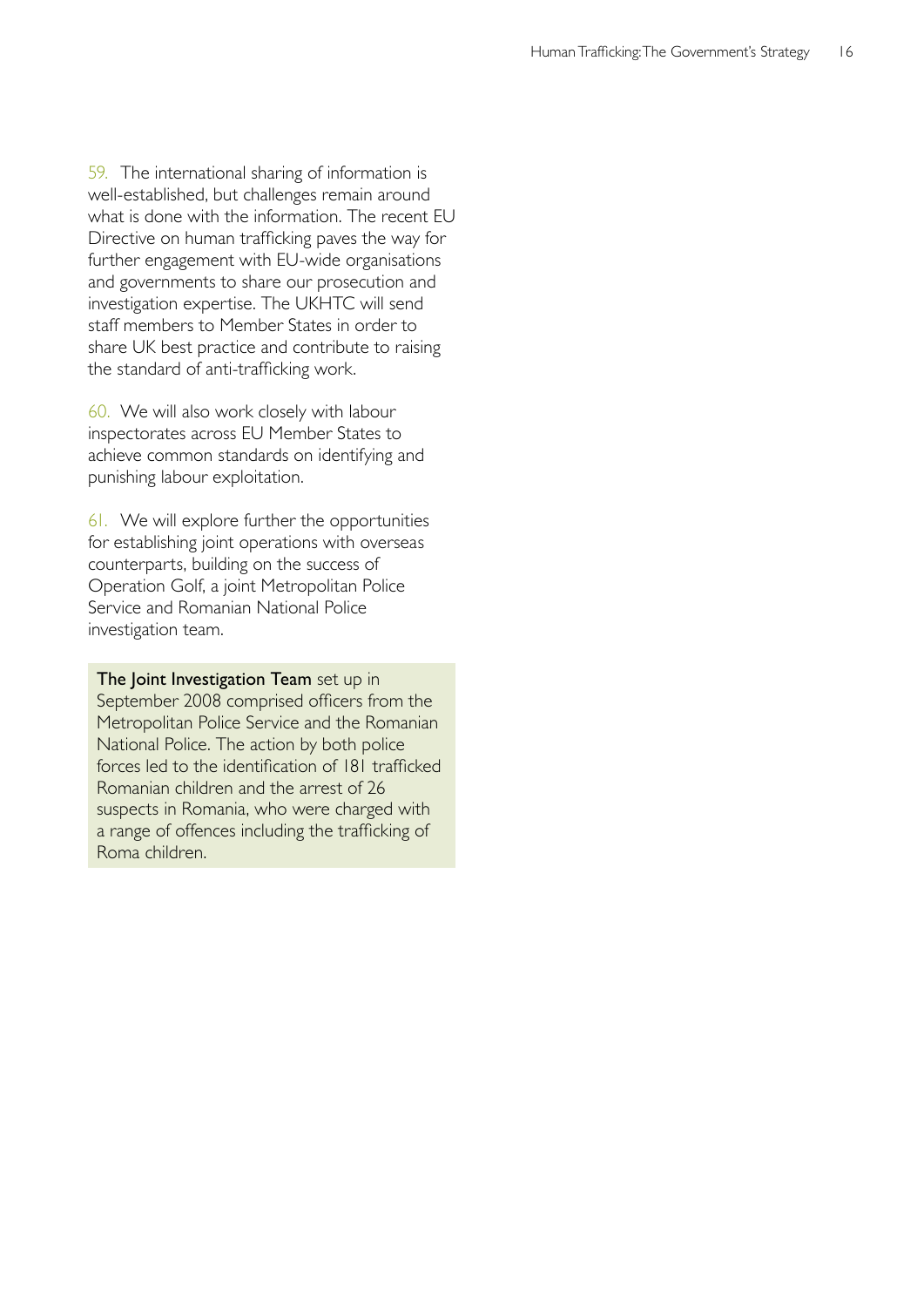### Chapter 5: Smarter action at the border

### AIM: To strengthen our border controls and policing to prevent traffickers entering the country

62. A strong border is a key aspect of our strategy. With over 218 million passengers at UK airports in 2009, identifying traffickers and their victims is a challenge. That challenge will increase as the number of passengers is expected to grow to between 410 and 480 million passengers by 2030. The border is no longer a fixed line on a map. By using new technology, particularly biometrics and advance travel information, we are creating an offshore line of defence, able to check individuals at the point of departure and through each stage of their journey.

63. An effective response to trafficking at the border requires a range of statutory and nonstatutory agencies to work together to share information and maximise their shared capability. The creation of the UK Border Agency in 2008 improved border security by bringing together customs, immigration and visa staff to form a single organisation. The creation of the National Crime Agency in 2013, with a new Border Policing Command, will further strengthen the response at the border. By doing more with our immigration powers at the border, in the UK and overseas, we can identify traffickers and prevent them from entering the UK.

64. The NCA will play a key role in strengthening the UK border, ensuring that all law enforcement agencies operating in and around the border work to clear and mutually agreed priorities, informed by a shared understanding of the threats and vulnerabilities. The intelligence hub at the heart of the NCA will build and maintain a comprehensive picture of the threats, harms and risks to the UK from organised crime. This will drive the coordination, prioritisation and targeting of action against organised criminals, including those involved in human trafficking.

65. In response to the existing threat of human trafficking we have already taken steps to strengthen the border:

- border staff are trained in child protection issues and human trafficking;
- multi-agency child safeguarding and investigation teams are in place at the UK's major ports;
- overseas border controls have been strengthened by placing officers in France and Belgium to stop illegal immigrants before they get to the UK;
- our ability to fix people's identities by collecting biometrics from all visa applicants has improved;
- and amendments to the Points Based System ensure the right people are allowed to come to the UK.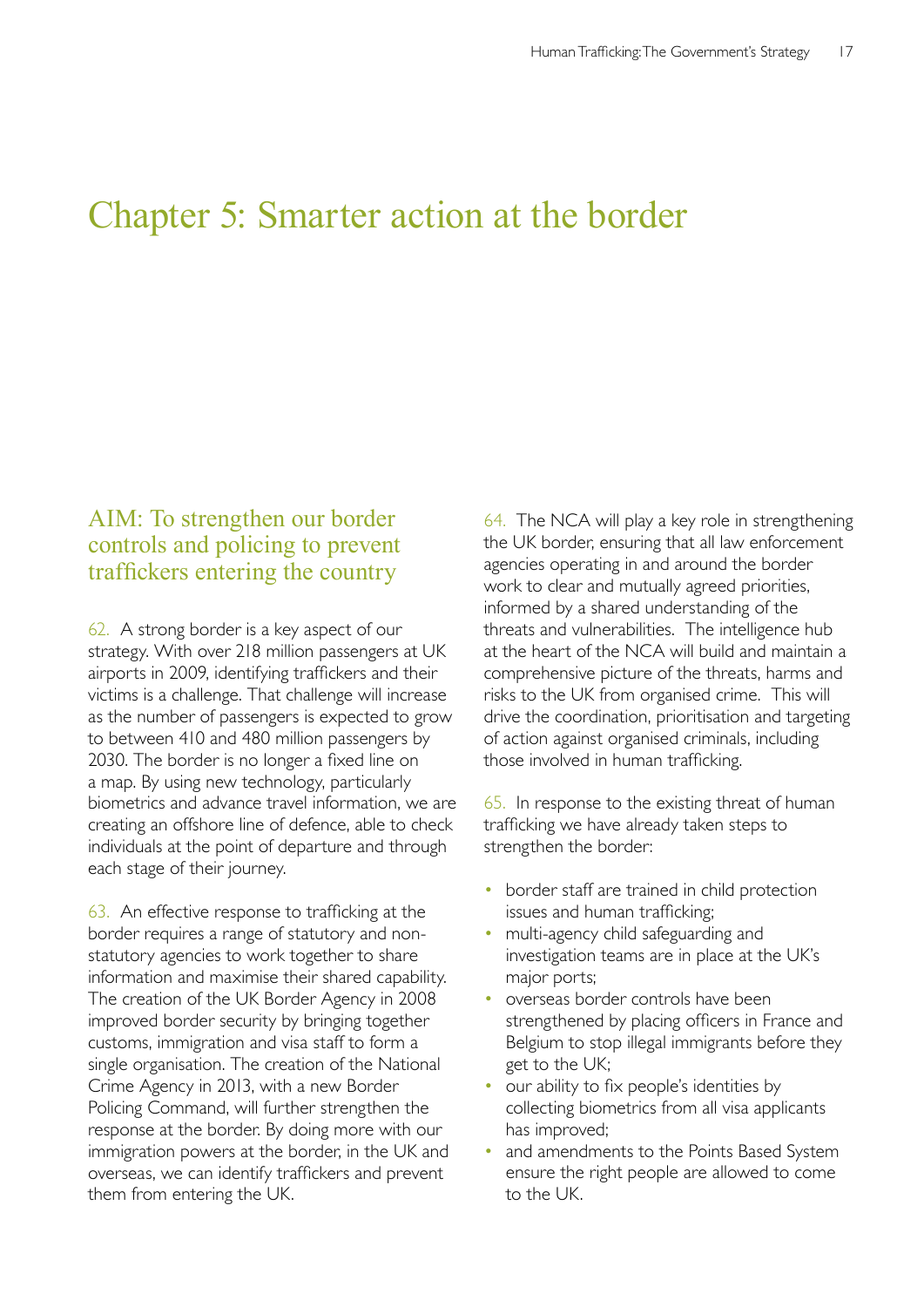66. We also use alerts and intelligence to give our officers the information they need to intervene and through the National Border Targeting Centre (NBTC) and Targeting Hubs we will be checking advance passenger information to provide real-time targets to front-line officers.

67. These steps have strengthened our ability to detect and disrupt trafficking, but we need to better understand the risks posed by individuals or groups so that we can target our efforts effectively. e-Borders and other passenger information will also help, but we need better risk indicators and improved coordination between law enforcement partners. Through the National Crime Agency and its Border Policing Command, we will draw on the capability of a wide range of organisations and focus efforts on detection, intervention and the gathering and sharing of intelligence. To lay the groundwork for the NCA, the Organised Crime Coordination Centre will be established within SOCA. This will develop the national tasking and coordination mechanism. Building on our recent scoping work with Frontex, we are also developing a set of UK specific risk indicators that can be deployed at our ports.

The European border agency, **Frontex**, is currently drawing up risk profiles on victims in cooperation with selected Member States, and profiles for traffickers in cooperation with Europol. The risk profiles will be used during border control activities across Europe. They will contribute to more carefully targeted operations against trafficking and identify traffickers and their victims.

68. We will continue to use our visa controls to deny entry to traffickers, preventing them from boarding flights to the UK through the work of the RALON network or refusing them entry at our border. We are committed to ensuring that where potential trafficking victims are identified at the border they are assessed for risk of return. We will also pass on intelligence about traffickers to overseas law enforcement agencies where we have the legal means to do so.

#### The border's contribution to the joint intelligence picture

69. Better intelligence gathering and sharing will ensure that details of suspected traffickers are available to law enforcement, helping us to prevent known criminals and victims from travelling to the UK. Human trafficking intelligence will be coordinated by the UK Human Trafficking Centre, to increase intelligence flow to and from our UK and overseas posts, with further benefits to come from the NCA intelligence hub from 2013.

70. We will issue further guidance to all frontline border staff so that they understand what information is relevant to human trafficking, how it should be shared, and how to do this quickly so as to support effective intervention. All our law enforcement officers in country, at the border and overseas have the opportunity to shape the intelligence picture as they are likely to come across information that can help us better understand who is involved in trafficking and the methods used.

#### Disrupting at visa application

71. Refusing to issue visas to suspected traffickers and their victims can disrupt trafficking before it reaches the UK. We check visa applicants' fingerprints against a range of police, immigration and security databases before we decide on an application, so as to ensure that foreign nationals with serious criminal histories in the UK are prevented from returning. We will continue to work with law enforcement partners in the UK and overseas to develop and share intelligence on traffickers and their victims to inform our decisions, enabling us to prioritise our checks to target potential criminals and the individuals at greatest risk of being trafficked. We are improving and standardising the way we identify risks, making better use of information and technology to ensure that the best information is available to the officers making decisions on visa applications.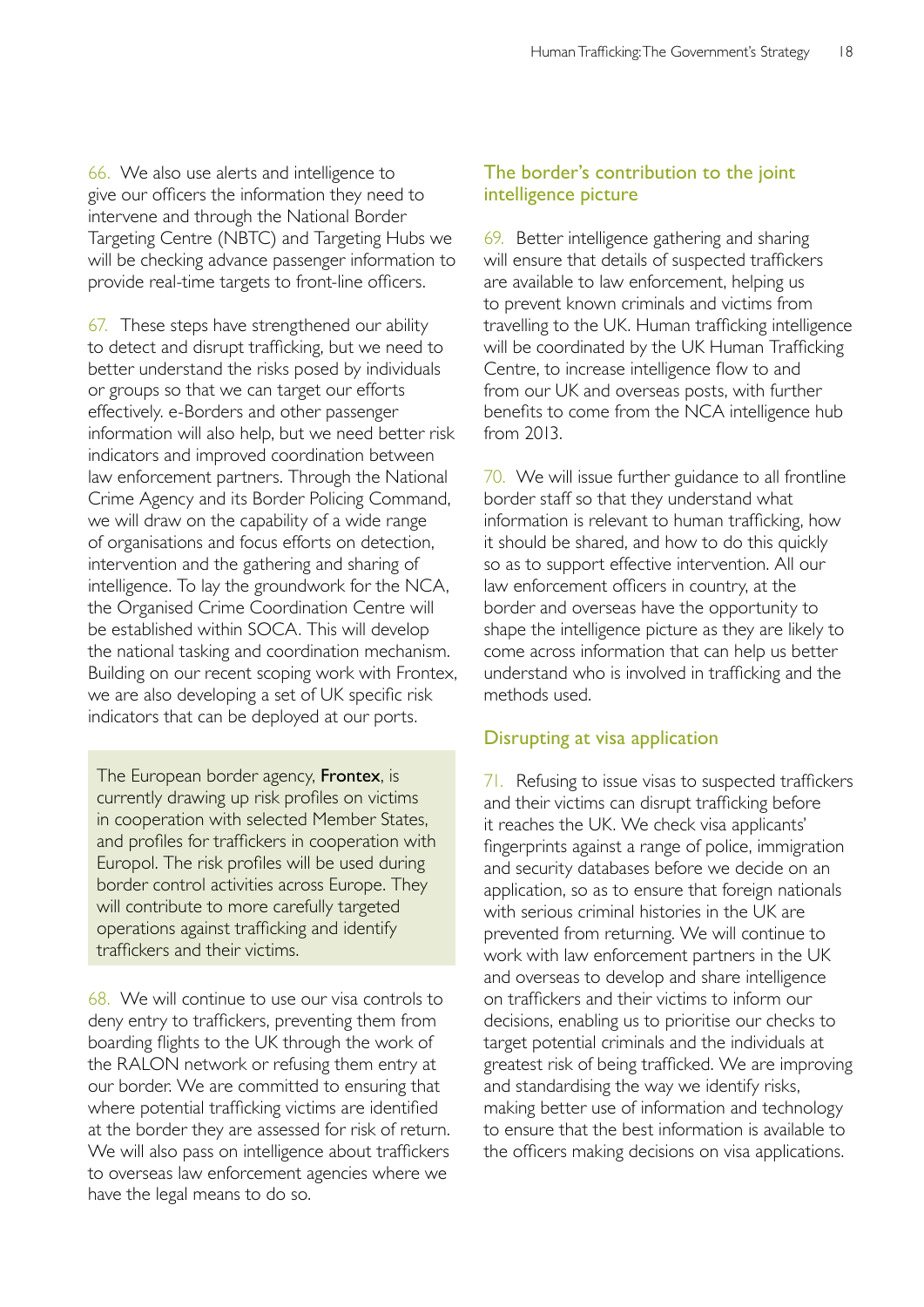72. The use of false identities and documents as a means to enter the UK illegally is a key enabler for organised crime groups involved in trafficking. We will continue our efforts to identify false documents through the use of forgery detection equipment and through cooperation with overseas agencies to verify the documents we receive. We will continue to deter and disrupt the use of false documentation and identities by working with airlines, strengthening checks on visa applicants, using appropriate biometric information, and working with overseas law enforcement and international partners to share information.

#### Disrupting at the border

73. Our aim is to build up as rich an understanding as possible of the routes and methods used by traffickers and to use this information to prevent traffickers, and migrants who are particularly vulnerable to trafficking, from coming to the UK. Staff based at the physical UK border will continue to provide an important line of defence and use immigration powers to prevent high risk individuals from entering the UK. We will ensure our border staff have access to the right information and intelligence to identify and scrutinise those most at risk.

74 We will ensure that intelligence gathered in-country and overseas, including details held by the UKHTC on those convicted or suspected of trafficking is passed to staff at the border. This will help maximise rules-based targeting and ensure individuals linked to trafficking are closely scrutinised at the border. Our response at the border will also focus on groups who may not be known to UK authorities, but fit a trafficker or vulnerable migrant profile. We will start to use risk-based indicators at the border to facilitate the systematic targeting of high-risk passengers, focusing attention on passengers who pose the highest risk, and allowing the vast majority of legitimate travellers to pass through without delay.

75. We will maximise the use of our e-Borders capability so we are alerted when passengers who are a known risk or those identified through risk-based indicators intend to travel. This will enable us to focus our resources and ensure we scrutinise high risk passengers effectively.

e-Borders is an electronic borders scheme designed to improve the security, efficiency and effectiveness of the border. It will collect and analyse information from carriers (including airlines, ferries and rail companies) about passengers who intend to travel to or from the UK before they travel. This record of passenger movements significantly strengthens the security of the UK by telling us in advance who plans to cross our border so that we can check travellers against lists of people known to pose a threat. It will also enable us to focus staff resources better so that we can stop passengers who are most likely to pose a risk and allow the vast majority of passengers to pass through our border quickly.

e-Borders currently screens more than 55% of all passenger and crew movement and will screen over 90% by the end of this Parliament. Passenger screening is already paying dividends: between April 2005 and January 2011 275 million passenger movements had been checked, resulting in over 7,900 arrests for crimes including murder, rape, assault, and facilitation.

76. In the longer term, the new NCA, and in particular its Border Policing Command will draw on the capability of a wide range of organisations and will deliver a greater number of interventions against trans-national criminal gangs, including those involved in the trafficking of people. The Border Policing Command will coordinate and task operational activity against priorities, using the NCA and other policing and law enforcement agencies' operational resources where appropriate. This will further increase our capability to intervene against trafficking at the border.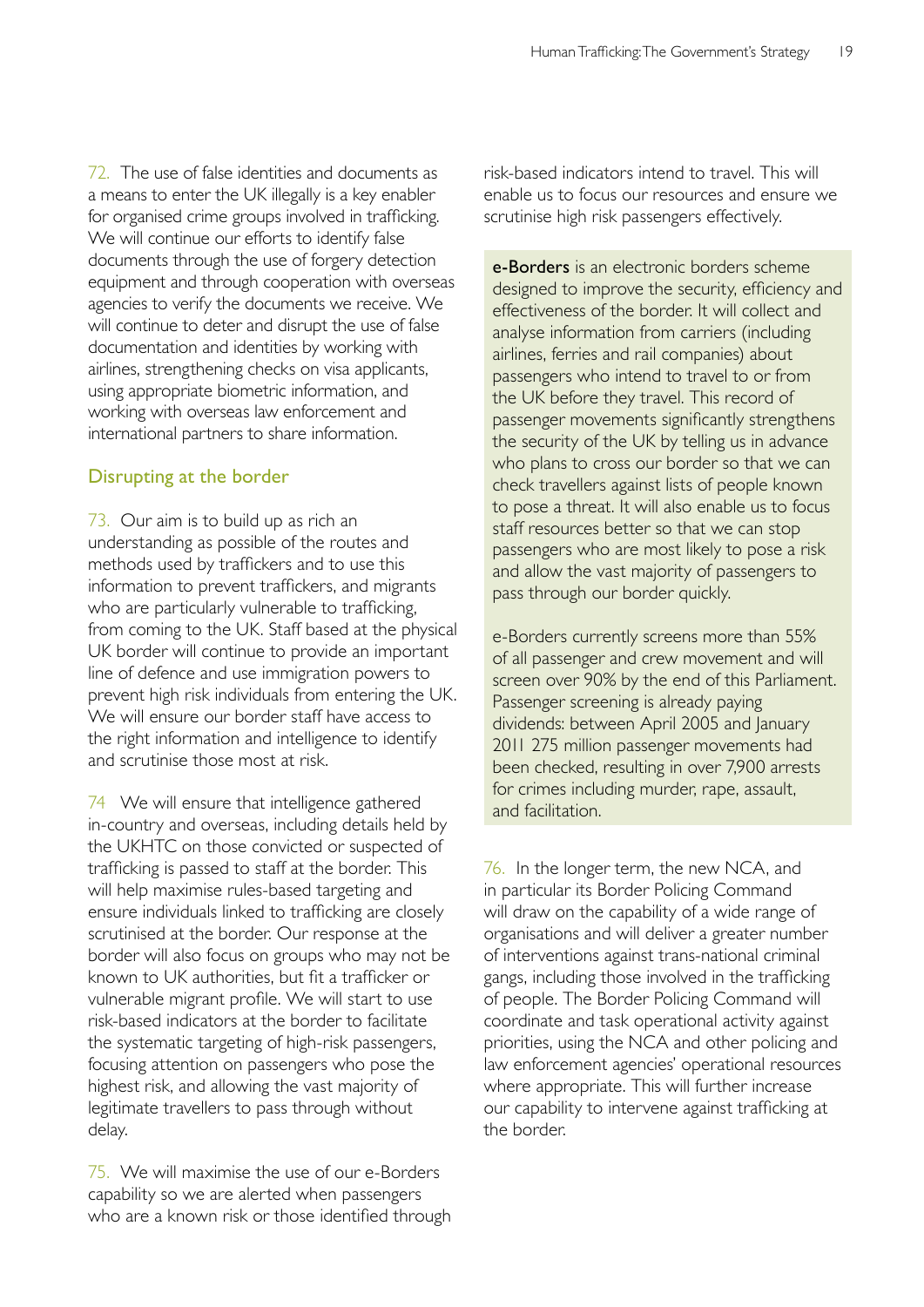#### Juxtaposed controls

77. A significant number of trafficking victims enter the UK illegally with false documents or by clandestine entry. This suggests many begin their journey believing they are being smuggled. In response to the threats associated with smuggling and trafficking, a key element of our border control is our offshore presence in northern France and Belgium at the 'juxtaposed controls'. These controls, which are immigration controls performed outside the UK by UK immigration staff, are key to reducing the number of illegal migrants travelling to the UK.

78. The UK Border Agency has resources deployed in ports, at international rail terminals and on board Eurostar services to stop illegal immigrants before they get to the UK; these 'juxtaposed controls' have strengthened the cross-channel border control dramatically. Our officers are now able to stop anyone with false, stolen or inadequate documents, or those who do not qualify for entry to the UK, before they travel. From April 2008 to the end of March 2009 we searched more than a million freight vehicles for illegal immigrants at the juxtaposed controls, and together with our partners prevented over 30,000 individual attempts by people to cross the Channel illegally. We will continue to work with our French partners, as part of the Evian Arrangement, by building on our joint operations and engaging in new initiatives to reinforce the security of our common border, so as to make it more resistant to illegal immigration and trafficking networks.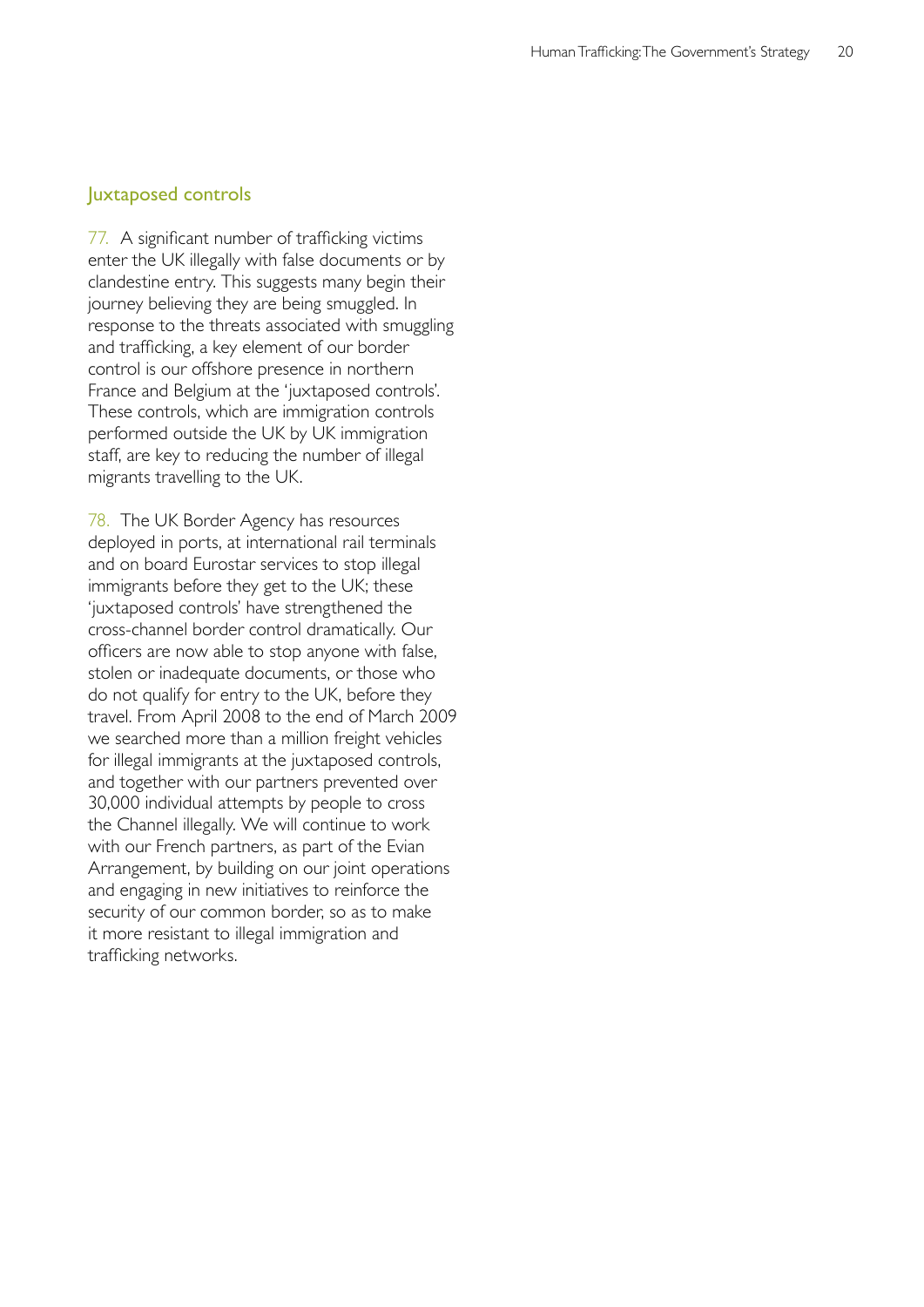### Chapter 6: More coordination of our law enforcement efforts in the UK

AIM: To strengthen our response to traffickers through the creation of the National Crime Agency (NCA)and the Organised Crime Coordination Centre, leading to better identification of organised criminals and a more coordinated response.

79. While strengthening our response overseas and at the border, there must be no let up in our response within the UK. Law enforcement partners already undertake valuable work to tackle trafficking and recent successful convictions, along with continued work to rescue victims, are testament to their efforts. 116 prosecutions for trafficking, and more for related offences, were secured in 2010/11. High-profile policeled operations have also shown the value of concerted joint working to tackle trafficking.

80. The UKHTC, part of SOCA, is central to these efforts, acting as a repository for intelligence and providing specialist tactical advice to police forces and others undertaking trafficking operations. Its move to SOCA has strengthened its role, by putting it at the heart of our work to tackle organised crime. This is supported by a specialist strategic child trafficking function in the Child Exploitation and Online Protection Centre which provides a child safeguarding perspective

on trafficking. At a local level, every police force has an officer specifically trained in human trafficking investigations. The creation of the NCA will strengthen our efforts in this regard.

81. However, we know there is more to do to enhance our in-country enforcement response. The risk to traffickers remains too low, and the profits they can generate are too high and too secure. Only by reversing this, and disrupting their activity, increasing the risk of being convicted, and seizing their criminal profits, will we drive human trafficking out of the UK.

#### Improved tasking and coordination to disrupt traffickers

82. Offenders may still perceive trafficking as a 'low risk' crime because of the relatively low risk of being caught (especially in comparison to drugs offences)<sup>7</sup>. We need to improve coordination of our law enforcement response so that we maximise the risk to offenders and maximise the impact of our resources.

<sup>7.</sup> Home Office Research Report 15: 'Organised immigration crime: a post-conviction study'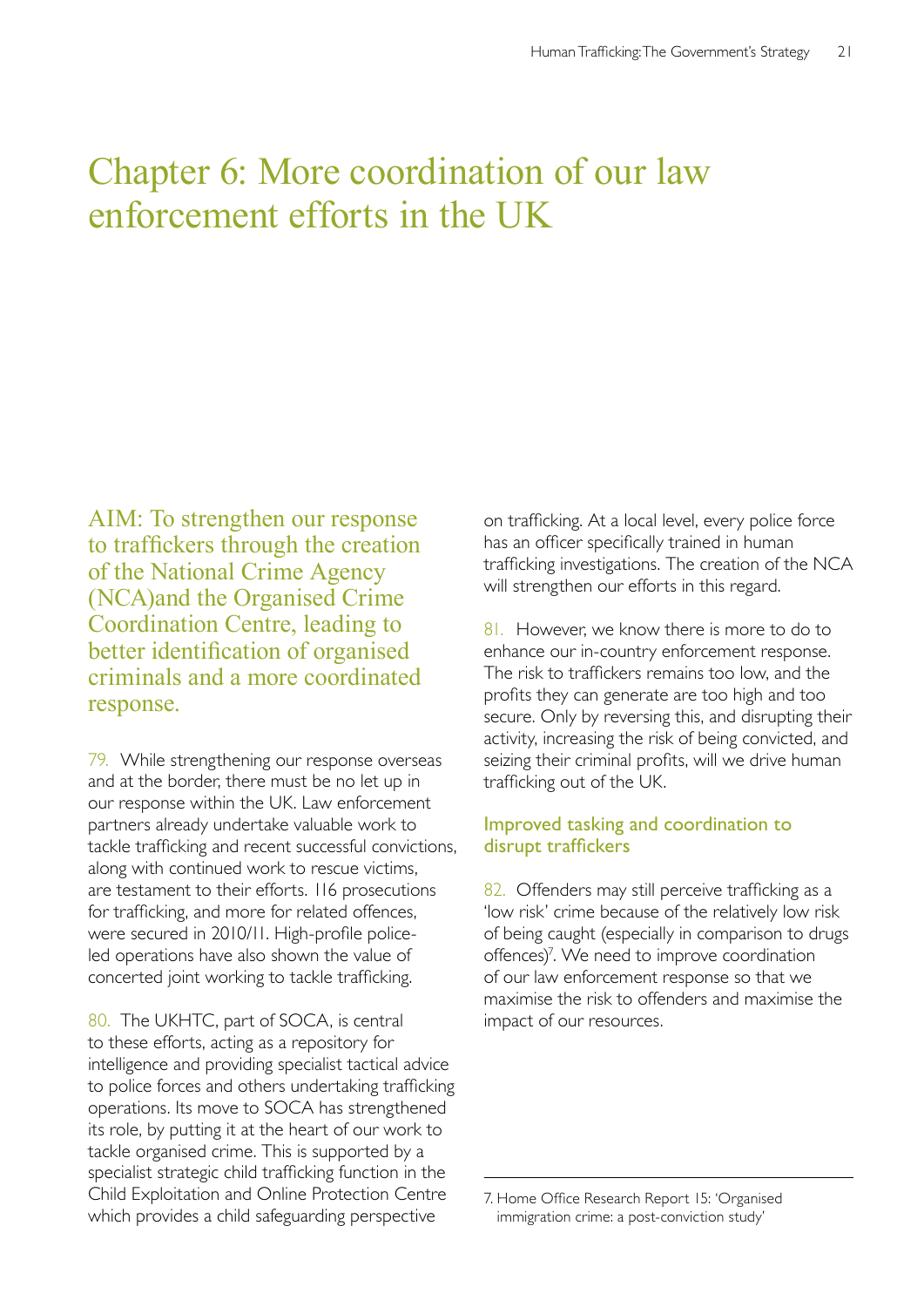83. The establishment of the NCA by 2013, together with the forthcoming Organised Crime Strategy, are significant changes to the national policing landscape and our strengthened response to organised crime.

84. To prepare for this, and as part of the NCA build, the Government will establish the multiagency Organised Crime Coordination Centre. The centre will be based initially within SOCA and will have a dual reporting line to ACPO. The Centre will lay the foundation for the transition to the NCA by: improving the coordination of our organised crime response; developing the national tasking and coordination mechanism to be led by the National Crime Agency; and developing an improved understanding of the threat from organised crime through the analysis of multiple data and intelligence sources.

85. This will mean that even before the establishment of the NCA, enforcement activity against traffickers will benefit from much greater coordination. The UK Human Trafficking Centre will be a part of these arrangements while maintaining its specialist functions on trafficking.

#### Identifying the criminals

86. Organised Crime Group Mapping will create a multi-agency picture of organised crime threats and targets to inform operational activity against criminals. Held by the Organised Crime Coordination Centre, this index will record offenders involved in trafficking, where they are operating, and will be updated regularly. This will support a dynamic, flexible approach to tackling trafficking, providing a constantly evolving picture of the threats, and allowing activity to be focused on the highest harm.

87. As part of SOCA, the UKHTC has a pivotal role to play in these procedures. It currently collects intelligence from different agencies in the UK. In conjunction with other agencies the UKHTC will collate and analyse intelligence from police forces, UK Border Agency, SOCA, CEOP, and the Gangmaster's Licensing Authority to feed into Organised Crime Group Mapping.

This relationship will be further enhanced by the intelligence hub of the NCA and the close relationships across the new Agency's four commands. The UKHTC will also do more to exploit the intelligence opportunities offered by the National Referral Mechanism. While this is primarily a means to identify potential victims and ensure they receive the right support, it is also a valuable source of information about current trafficking source countries and routes of entry.

88. Many law enforcement partners encounter trafficking activity, and some very successful anti-trafficking operations have been mounted on the basis of intelligence that originated at the front line of policing or immigration enforcement. However, some partners may not recognise the value of this information. Neighbourhood policing teams, for example, through their close relationships with communities and understanding of local issues will encounter unusual activity that may be a sign of trafficking activity. Police officers carrying out operations to tackle brothels may encounter trafficking victims and in the course of their investigations may find valuable intelligence about organised crime networks. We want to ensure staff can recognise this intelligence so we will explore ways to build this capacity, working with law enforcement agencies across the UK.

#### Seizing the proceeds of crime

89. We will attack the profits of the traffickers through greater use of asset recovery and financial investigation. We have formidable powers for investigating criminal finances and recovering assets from criminals which were introduced through the Proceeds of Crime Act 2002. This is an area where prosecutors play an important role in confiscating and seizing assets as well as forfeiture of property of traffickers.

90. However, only a small percentage of this is in relation to human trafficking, just 0.5% of recovered assets in the last financial year, leaving significant room for improvement. Previously, there was a perception that due to the international nature of trafficking, its profits were not available for recovery in the UK. More recent evidence,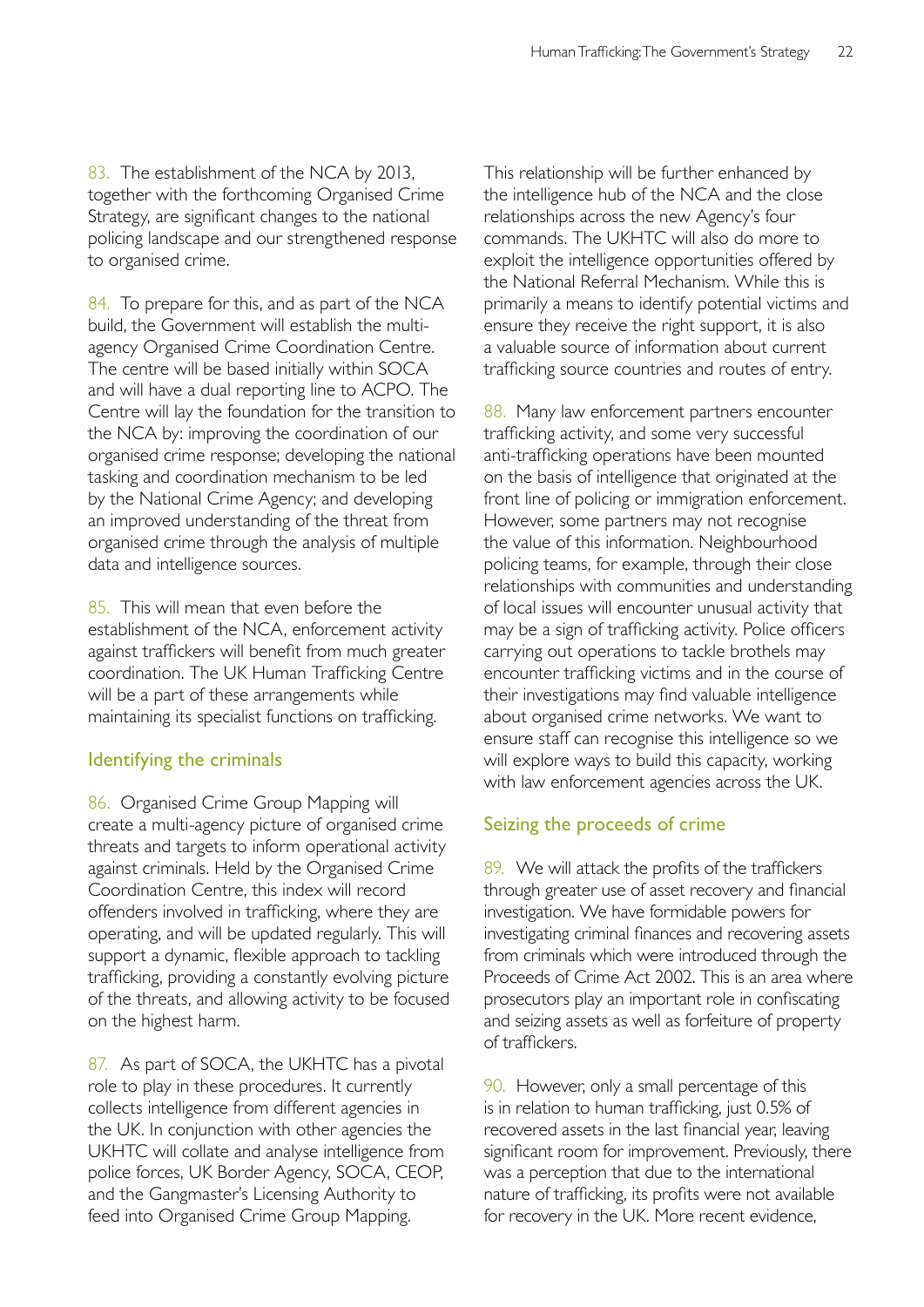however, shows that this is not the case and that significant profit is generated within the UK, offering an opportunity to intervene even if the money is eventually intended for repatriation, notwithstanding the difficulties faced in enforcing recovery of assets. The forthcoming Organised Crime Strategy will set out our aim to improve the use of asset recovery and asset denial, taking a case by case approach against the most serious organised crime groups to determine the right approach.

91. The use of confiscation proceedings and asset recovery must be considered in every human trafficking related prosecution by the investigation and prosecution body. We will also explore the option of issuing clear guidance on when and how to initiate confiscation proceedings if we believe this is necessary.

92. To conduct a high-quality investigation there is a need to use financial investigation to develop intelligence, along with other techniques to prosecute and convict and pursue civil measures such as through the tax system and civil recovery. Building on the proposals in the forthcoming Organised Crime Strategy, further action is needed to step up this activity against traffickers. The UKHTC will continue to have access to a trained financial investigator, for deployment on specific human trafficking cases. We will further boost the capacity of this work in human trafficking investigations through better linking of Regional Asset Recovery Teams with human trafficking investigators.

93. By 31 December 2011 we will review whether the current legislation supports the effective prosecution of traffickers. Trafficking for labour exploitation is prosecuted under S. 4(2) of the Asylum & Immigration Act 2004, while trafficking for sexual exploitation is prosecuted under the Sexual Offences Act 2003. While there have been successful prosecutions under both, there are some disparities which make the legislative framework less straightforward than it could be for prosecutors. In addition, the different levels of proof required mean that it is more difficult to prosecute for labour exploitation.

#### Tackling demand

94. A key element in disrupting the market for trafficking and reducing its profitability is tackling demand by targeting those that pay for sexual services from trafficked women. There are a number of legislative measures which can assist law enforcement agencies in doing so. In particular the Policing and Crime Act 2009 amended the Sexual Offences Act 2003 to introduce an offence of paying for the sexual services of a prostitute subjected to force, deception, threats or any other form of coercion. This means that someone who pays for the sexual services of a trafficked woman (whether or not they know the woman has been trafficked) can be arrested and prosecuted. This offence came into effect on 1 April 2010. As of June 2011, the Crown Prosecution Service has identified that, since its enactment, 40 offences have been charged, which include cases of kerb crawling. Enforcement of this offence would target a key part of the chain that leads to women being trafficked into the country and help deter those that may consider paying for sexual services from someone who may be trafficked, thereby reducing the demand.

95. We must also tackle the demand for inexpensive, unprotected and often illegal labour. It is vital that we work to build an environment where this kind of labour is neither desired nor readily available. There is growing awareness among consumers of the harm caused by unethical business practices. But more needs to be done to increase understanding and encourage greater corporate moral and social responsibility within the private sector.

96. Other measures aimed at disrupting trafficking include closure orders, which allow the police to apply for a court order restricting access to premises associated with certain prostitution and pornography-related offences.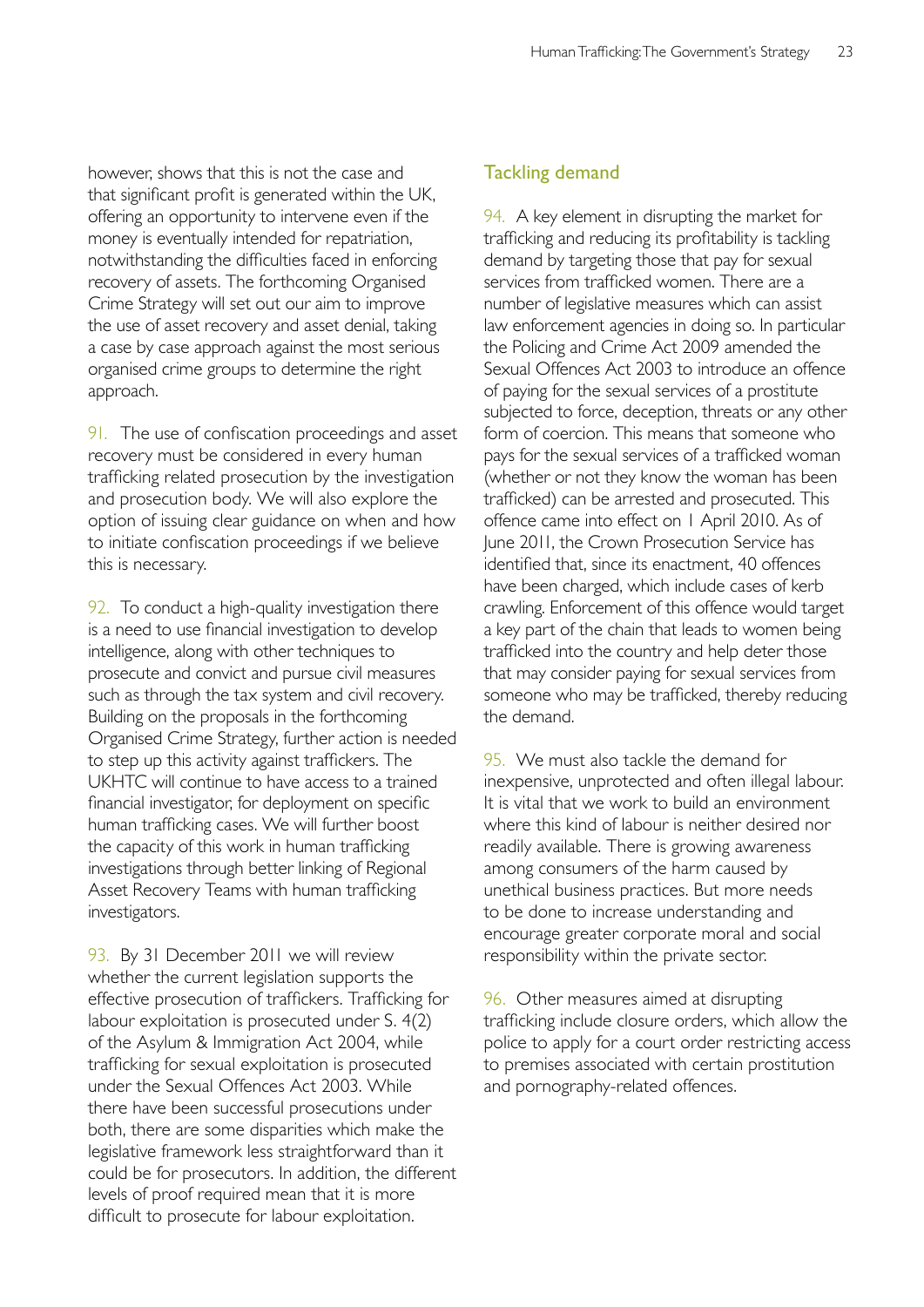### Chapter 7: Child Victims of Human Trafficking

97. Protection of child trafficking victims a multi-agency safeguarding response involving identified in the UK is paramount. We will local children's services. The CPS is involved in therefore continue to work closely with partners raising awareness of this issue and has recently to raise awareness of child trafficking and ensure updated guidance to prosecutors to provide child victims are safeguarded and protected greater direction and to lower the threshold for from re-trafficking. We will update our core consideration of discontinuance for child suspects Government guidance on this issue, 'Safeguarding or victims. children who may have been trafficked' (2007) to ensure that practitioners are fully equipped  $\frac{99}{99}$ . We will continue to tackle the issue of with current information to better aid in the trafficked children who go missing from local identification and safeguarding of victims. We authority care in England and Wales. While there will also identify opportunities to promote the have been improvements in this area, the number child trafficking toolkit, developed by the London of children who go missing is still too high. We Safeguarding Children Board. This will help enable will work with CEOP, who from 1 July 2011 have early identification of trafficked children by local the lead for missing children, to ensure that the authorities and support quicker protection. We national capability supports this in the best way will also continue to work with the NSPCC in possible. However, we know the greatest impact support of their Child Trafficking Advice and can be made through effective action to tackle Information Line which provides valuable support this issue locally. We will build on the learning and and guidance to frontline agencies. experiences of partners in Hillingdon, Harrow,

justice system to ensure that trafficked children while they remain in local authority care and found to be involved in criminal activity are dealt that the risks of them going missing or being rewith from a child safeguarding perspective and trafficked are minimised. not unnecessarily criminalised. We will continue to work with the Association of Chief Police Officers and other law enforcement partners including CEOP, to raise awareness of recent guidance to the police on this issue. This will help ensure that, where trafficked children are found working in cannabis farms for example, police are trained to respond to these situations with

Hertfordshire and elsewhere to ensure that the 98. We will work with the police and the criminal safety of trafficked children is the first priority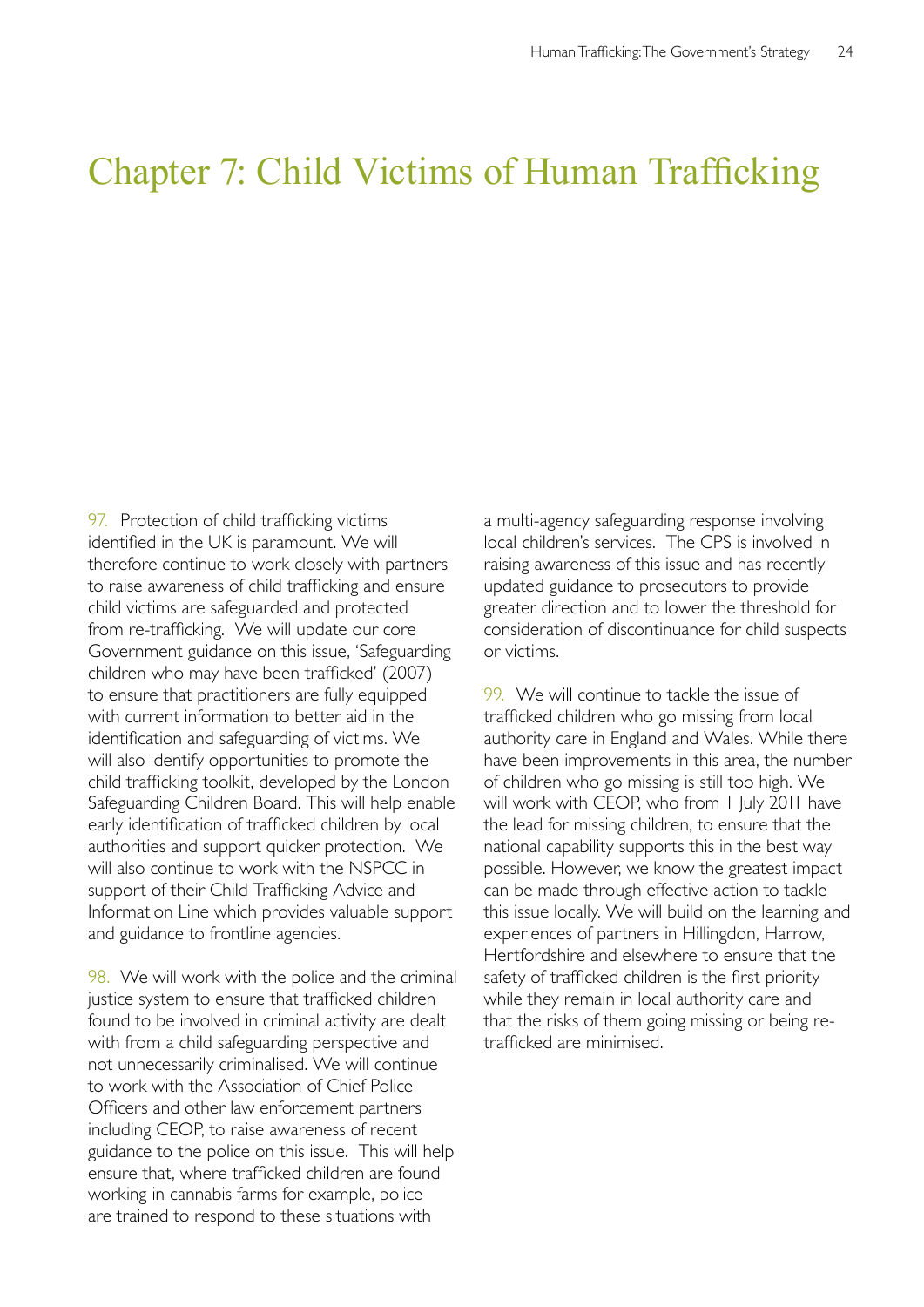#### London Borough of Hillingdon's best practice in reducing numbers of missing children

Between 2007 and 2009, 79 young people in Hillingdon went missing from care shortly after arriving in the country. Many of these children were potential trafficking victims who had been brought into the country and Hillingdon established an operational model in partnership with law enforcement agencies with the aim of disrupting this issue. Hillingdon's response has three levels:

- 1. The Senior Local Safeguarding Children Board (LSCB) level is made up of senior managers working at the strategic level, from a range of agencies such as UK Border Agency, Police, Health and local authority.
- 2. The LSCB trafficking, exploitation and missing children subgroup is made up of middle managers. Its role focuses on policy, procedure and training. This group meets six to eight times a year; and includes representatives from CEOP, Police, UK Border Agency, as well as Local Authority teams and Non Governmental Organisations.
- 3. A multi-agency operational group made up of frontline staff meets every six weeks to discuss and assess the situation of every child reported missing in Hillingdon. This includes any children at risk of trafficking on arrival at the airport. This group uses and applies the trafficking toolkit to help identify trafficking issues, create child safeguarding plans, and arrange the de-briefing of victims.

This approach has significantly reduced the number of potentially trafficked children going missing in the local authority.

100.We will also ensure that the border represents a robust line of defence for child trafficking victims. Where children are being trafficked into the UK for exploitation they will be identified and safeguarded at the earliest possible opportunity.

101. Visa applications for children, particularly those travelling without parents, are subject to rigorous scrutiny. In addition to our normal process, if there are any concerns about the welfare of the child, a range of additional checks will be carried out. Unless we can be satisfied that the child will be safe, their welfare will be protected, and that adequate arrangements have been made for their accommodation in the UK, we will not issue a visa.

102 UK Border Agency officers already maintain a high degree of vigilance in order to prevent human trafficking, particularly where this concerns children. We will continue to routinely question children and any accompanying adults to confirm there is no exploitative relationship. In cases where a further interview of either the child, or any other individual, is necessary, a specially trained UK Border Agency officer will undertake this. Leave to enter or remain will not be granted until the officer is satisfied with the arrangements made for the care and control of the child whilst in the UK and the intentions of the accompanying individual or sponsor confirmed.

103.Child trafficking needs a multi-agency response at high-risk entry points. Working with our partners we will therefore look to build on the success of the child safeguarding multiagency teams such as Operations Paladin and Newbridge that are in place at some of our major ports to ensure there is appropriate level of coverage across the country, proportionate to the identified threat. We will ensure our intelligence supports these operations so that they can respond flexibly and ensure there are no 'safe routes' for those seeking to bring vulnerable young people into the UK.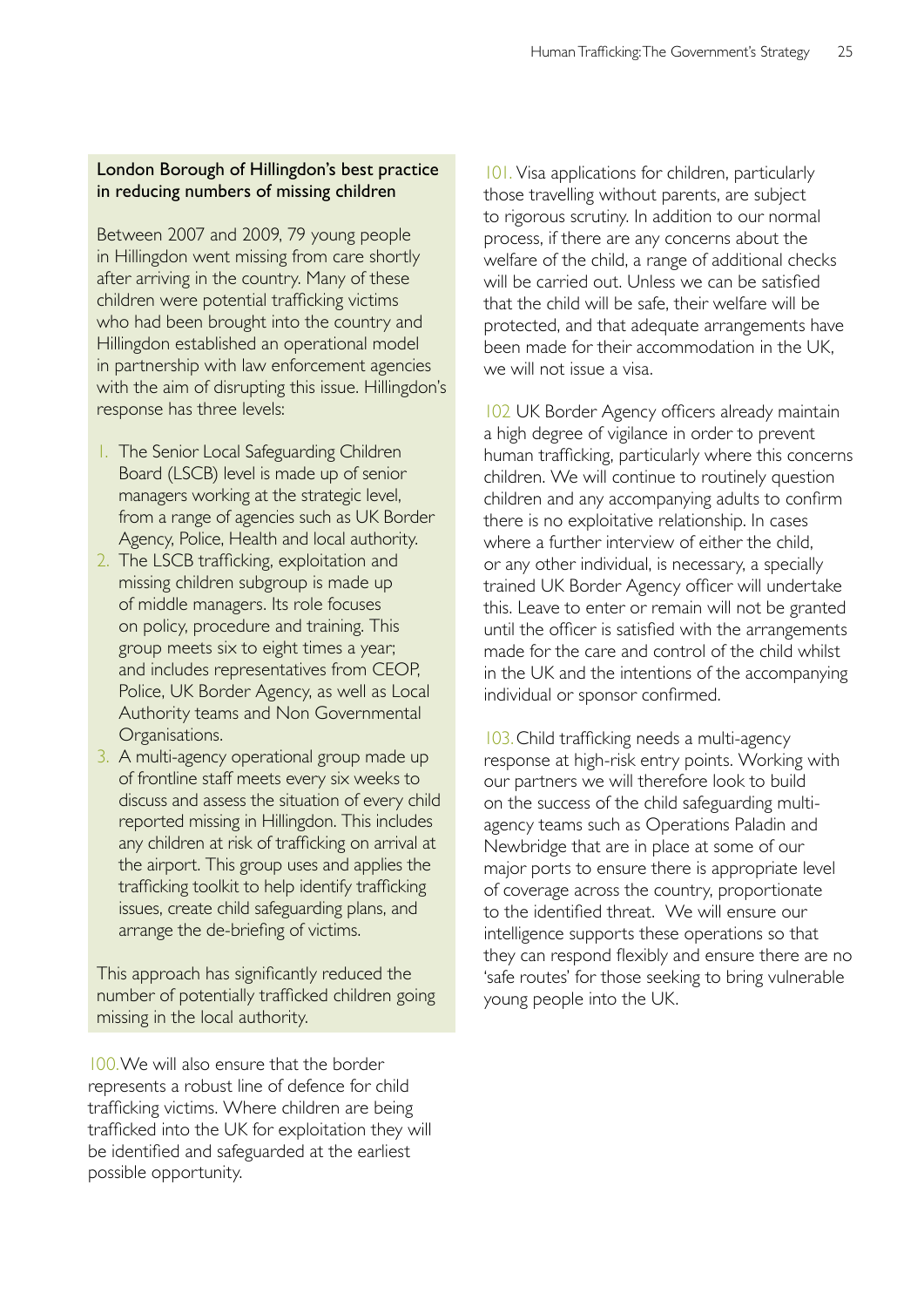**Operation Newbridge** is a joint approach to safeguard potentially trafficked children, involving children's services, the UK Border Agency and the police.

Its aim is to accept the safeguarding responsibility of children who may have been trafficked as soon as they land. The intention is to establish the circumstances, methodology and motivation for their arrival and journey to the UK, and in doing so prevent them from subsequently going missing.

**Operation Paladin** is a joint UK Border Agency and Metropolitan Police Service led operation. The team operates together to safeguard children arriving in the UK by identifying offenders and children at risk, investigating cases, gathering and sharing intelligence and working with other agencies.

104.Because of their vulnerability we will take additional steps to work with external partners to seek opportunities to raise awareness of the risks of child trafficking in source countries. The UK wants to send a strong message to traffickers that the UK will not tolerate any form of child abuse.

105.CEOP's International Child Protection Network (ICPN) is a key vehicle for awarenessraising work around child trafficking. For example, ICPN Regional Advisory Panels are active in Vietnam, Cambodia and Thailand (with one to follow in the Philippines). These Regional Advisory Panels bring together local law enforcement, NGOs, government agencies, industry and UK Government representation to coordinate awareness-raising measures and provide intelligence about the nature and scale of child exploitation in those countries.

#### CEOP's work in Vietnam

CEOP is continuing to build partnerships in source and transit countries to obtain more information on recruitment, trafficking routes, and methods. For example, CEOP recently conducted a scoping exercise of child trafficking issues within Vietnam and delivered training to professionals there so that they could educate children about the risks of trafficking.

106.In gathering intelligence on trafficking we will work to ensure the acute vulnerabilities of children are always taken into account. Where children are involved in de-briefing this activity will be delivered in a multi-agency framework with support and guidance from CEOP and the NSPCC's Child Trafficking Advice and Information Line where necessary.

107. Child trafficking victims are particularly vulnerable and the experiences they may have encountered are likely to have been traumatic. All agencies involved in supporting and protecting these vulnerable children will have their best interests at heart but it is critical that the processes used by agencies including local authorities, the police and UK Border Agency, contribute to a streamlined approach to gathering information on the child's needs and experiences. The Government is committed to minimising the impact on child victims and to ensuring that child victims are not unnecessarily asked to recount their experiences to different agencies. The NRM provides a valuable and useful tool for agencies to gather and share information on potential victims and, through work aimed at raising the awareness of the NRM, this strategy will help to ensure that agencies coordinate and share information to ensure the needs of child victims are appropriately assessed and met.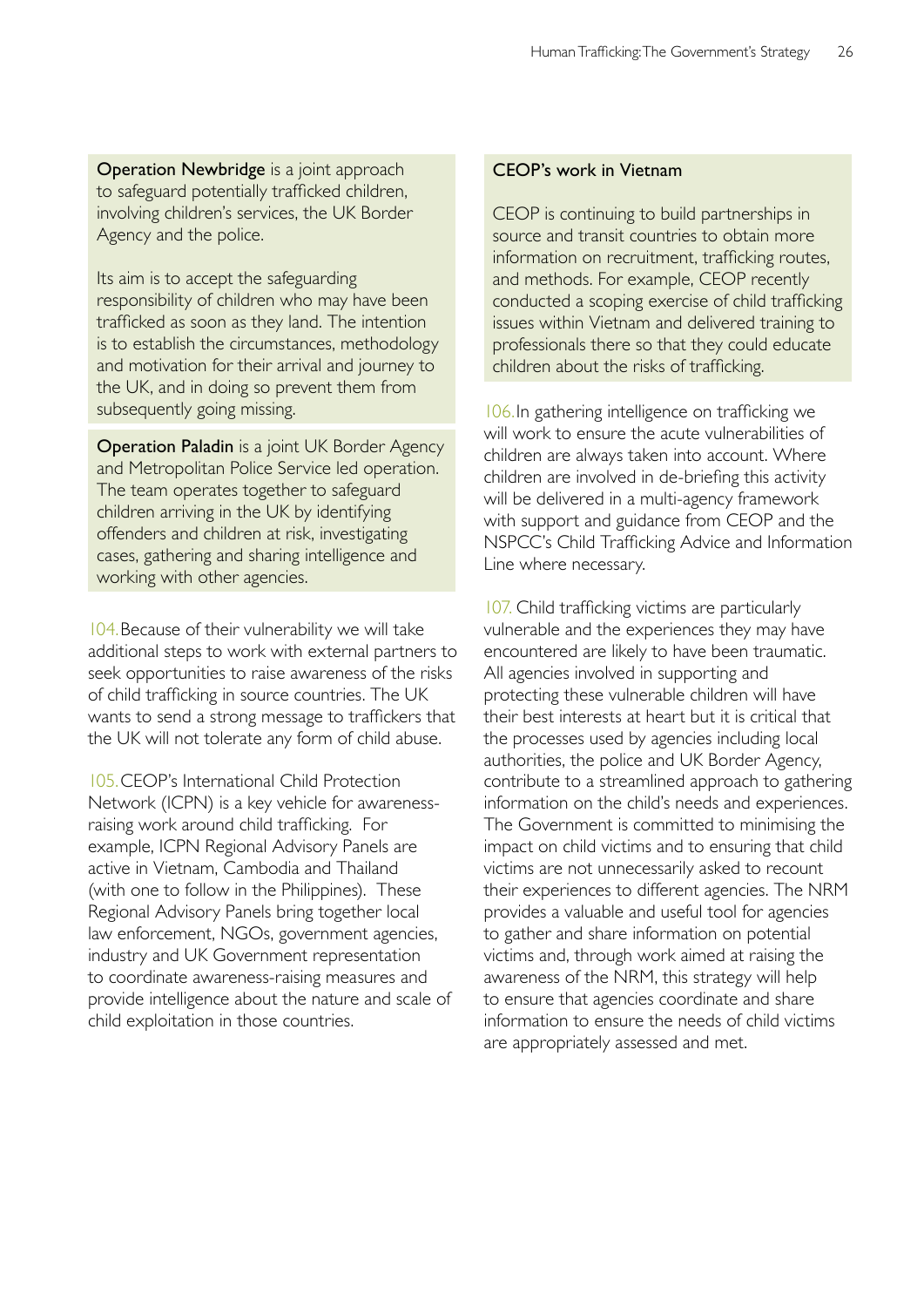108.We recognise more needs to be done to stem the flow of human trafficking victims, particularly children, into the UK. That is why our approach focuses on working with international partners to prevent vulnerable people from becoming trafficking victims in the first place. This, coupled with a strengthened border and better coordination of law enforcement activity, will help to minimise the potential for human trafficking victims to enter the UK. Where victims are brought to the UK we will ensure, through our improved victim care arrangements in England and Wales, that they have access to the support and care they need and deserve.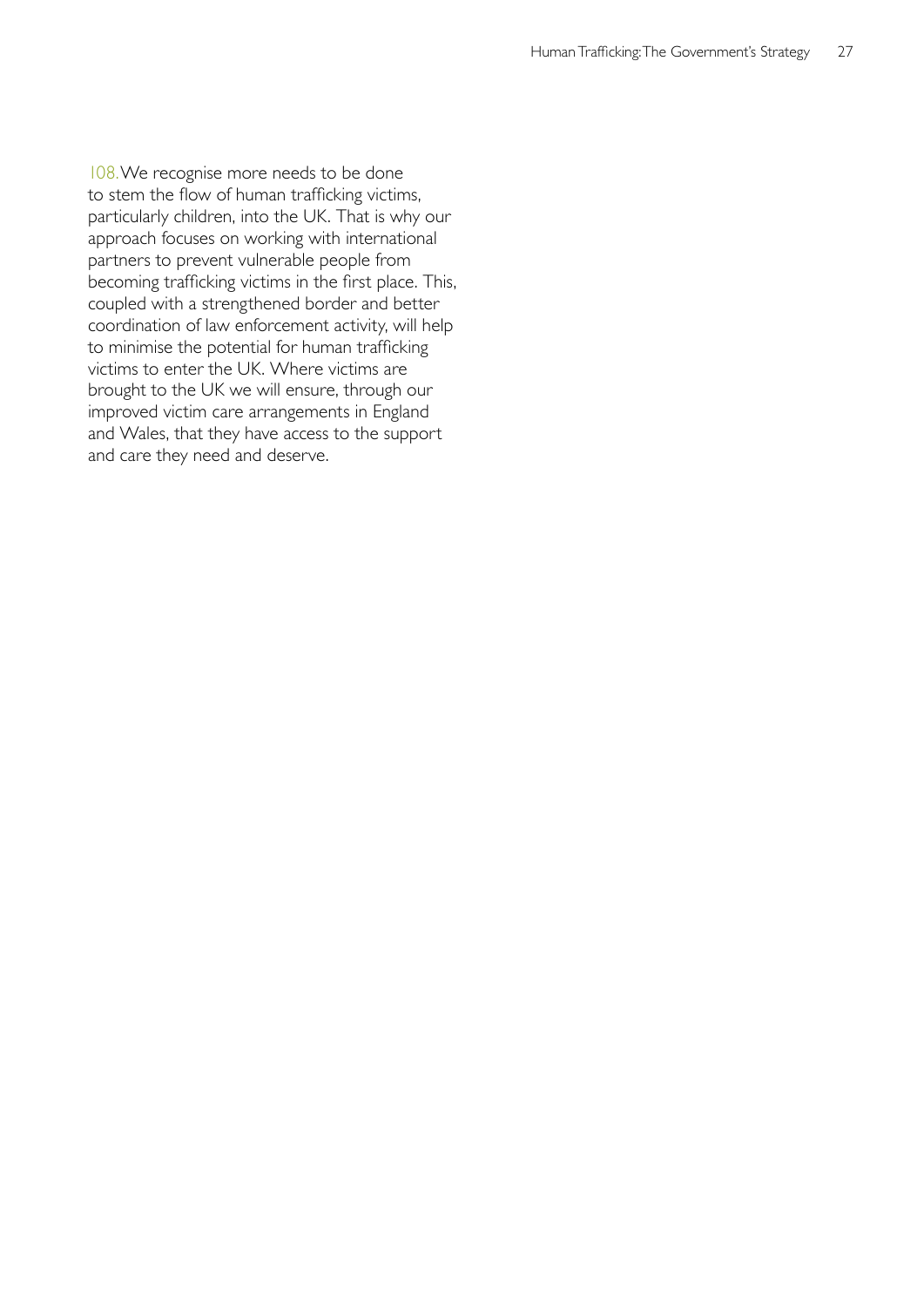## Annex A: Human Trafficking Strategy Actions

| <b>Action</b>                               | <b>Paragraph Action</b> |                                                                                                                                                                                                                                                                                                                                                                 | Lead                              |
|---------------------------------------------|-------------------------|-----------------------------------------------------------------------------------------------------------------------------------------------------------------------------------------------------------------------------------------------------------------------------------------------------------------------------------------------------------------|-----------------------------------|
| Our response to combating human trafficking |                         |                                                                                                                                                                                                                                                                                                                                                                 |                                   |
|                                             | 9                       | Work with the private sector to strengthen our overall<br>approach to tackling trafficking.                                                                                                                                                                                                                                                                     | Government                        |
| 2                                           | 20                      | Explore what further role the public can play in identifying<br>information about trafficking and how we can raise awareness<br>and vigilance in particular communities.                                                                                                                                                                                        | Government                        |
| Improved victim identification and care     |                         |                                                                                                                                                                                                                                                                                                                                                                 |                                   |
| 3                                           | 26                      | Work with key partners both within the UK and the EU to<br>implement the EU Directive on Human Trafficking effectively by<br>April 2013.                                                                                                                                                                                                                        | Home Office                       |
| $\overline{4}$                              | 27                      | Raise the quality of decision-making under the NRM by running<br>case review exercises and auditing decisions.                                                                                                                                                                                                                                                  | UKBA / SOCA                       |
| 5                                           | 30                      | Raise awareness of trafficking among frontline staff through:<br>Implementation of the findings of the trafficking and health<br>project - to promote training and awareness of health<br>professionals; and<br>Working with the London Safeguarding Children Board to<br>raise awareness amongst local authorities through their Child<br>Trafficking Toolkit. | Home Office / UKBA /<br>DoH / DfE |
| 6                                           | 32                      | Continue to look for ways to enhance victim identification<br>decision-making through driving up the quality of decisions and<br>exploring the best match with immigration decision-making<br>systems.                                                                                                                                                          | <b>UKBA</b>                       |
| 7                                           | 37                      | Monitor delivery of victim care in conjunction with MOJ on a<br>quarterly basis.                                                                                                                                                                                                                                                                                | Home Office / MOJ                 |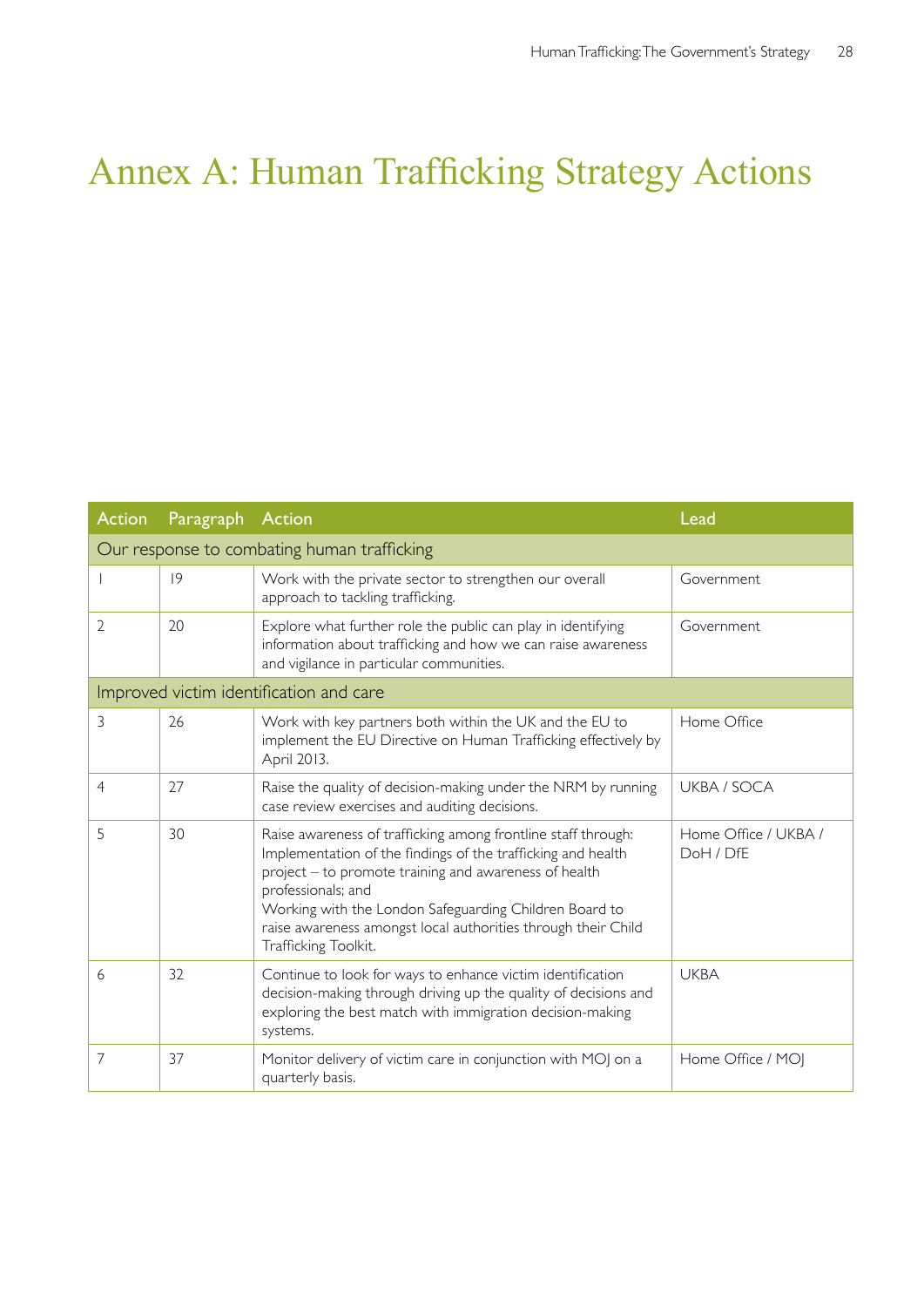| <b>Action</b>                      | Paragraph Action |                                                                                                                                                                                                                                                                | Lead                                    |
|------------------------------------|------------------|----------------------------------------------------------------------------------------------------------------------------------------------------------------------------------------------------------------------------------------------------------------|-----------------------------------------|
| Enhancing our ability to act early |                  |                                                                                                                                                                                                                                                                |                                         |
| 8                                  | 4 <sub>l</sub>   | Explore greater opportunities to work with other countries -<br>by focusing on targeting traffickers before they reach the UK<br>and preventing more people from becoming victims in the first<br>place.                                                       | Home Office / SOCA /<br><b>UKBA/FCO</b> |
| 9                                  | 43               | Work with other agencies to ensure the information that we<br>gather is as consistent and thorough as possible, and is fed<br>consistently into our Organised Crime Mapping Tools.                                                                             | <b>SOCA</b>                             |
| $ 0\rangle$                        | 48               | Focus on those transit and source countries from where the<br>greatest threat originates, through the Country Business Plans.                                                                                                                                  | Home Office / FCO                       |
| $\vert \vert$                      | 50               | Through close working with FCO, engage foreign governments<br>to ensure that common challenges are identified, and that they<br>work with us to address those challenges.                                                                                      | Home Office / FCO                       |
| 12                                 | 50 (box)         | Work with other countries to ensure staff stationed in<br>those countries have the tools necessary to lead the fight on<br>trafficking.                                                                                                                        | Home Office / UKBA /<br><b>FCO</b>      |
| 3                                  | 53               | Ensure de-briefing is set up in such a way that when one agency<br>carries out a de-brief, they are gathering the information<br>needed by all agencies - from recruitment, to transit route, to<br>how they crossed the UK border, to activity within the UK. | SOCA / UKBA / Police                    |
| 4                                  | 55               | Work increasingly closely with the airline industry to enhance<br>its knowledge of human trafficking and provide its staff with<br>the tools needed to identify victims of trafficking and trigger an<br>intervention.                                         | <b>UKBA</b>                             |
| 15                                 | 56               | Continue to work with source countries to raise awareness<br>among those who may be at risk of becoming a trafficking<br>victim.                                                                                                                               | FCO / DfID                              |
| 16                                 | 57               | Continue to work with our FCC partners to identify best<br>practice in deterring the use of people smugglers and, where<br>possible, will work with our partners on coordinated education<br>projects.                                                         | Government                              |
| 17                                 | 60               | Work closely with labour inspectorates across European<br>Member States to achieve common standards on identifying<br>and punishing labour exploitation.                                                                                                       | Home Office / SOCA                      |
| 8                                  | 61               | Explore further the opportunities for establishing joint<br>operations with overseas counterparts, building on the success<br>of Operation Golf, a joint Metropolitan Police Service and<br>Romanian National Police investigation team.                       | Home Office / Police                    |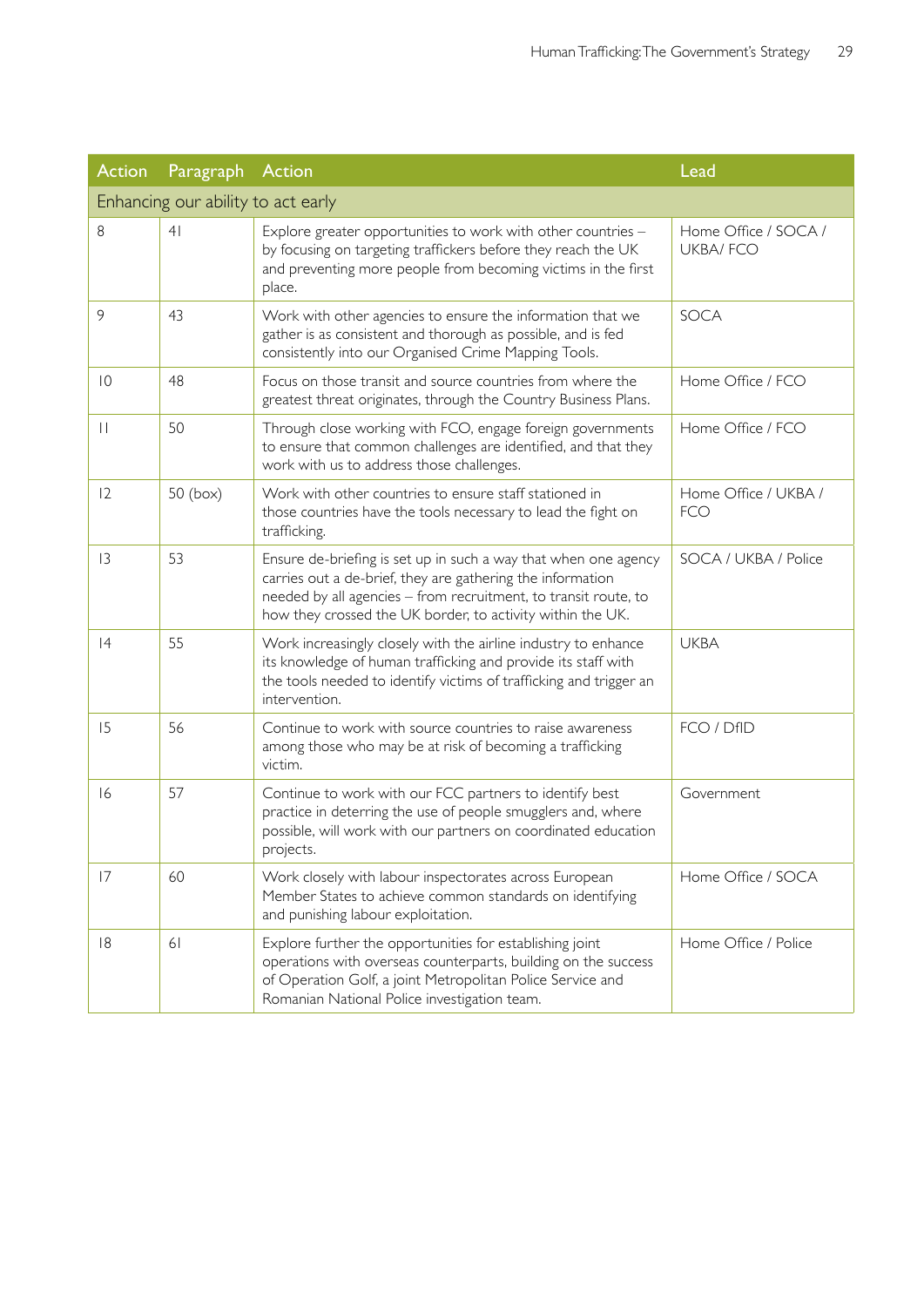| <b>Action</b>                | Paragraph      | Action                                                                                                                                                                                                                                                                                         | Lead                           |
|------------------------------|----------------|------------------------------------------------------------------------------------------------------------------------------------------------------------------------------------------------------------------------------------------------------------------------------------------------|--------------------------------|
| Smarter action at the Border |                |                                                                                                                                                                                                                                                                                                |                                |
| 9                            | 67             | Through the National Crime Agency and the Border Police<br>Command, draw on the capability of a wide range of<br>organisations and focus efforts on detection, intervention and<br>the gathering and sharing of Intelligence.                                                                  | Home Office NCA team<br>/ UKBA |
| 20                           | 67             | Develop a set of UK specific risk indicators that can be<br>deployed at our ports.                                                                                                                                                                                                             | <b>UKBA</b>                    |
| 21                           | 70             | Issue further guidance to all frontline border staff so that they<br>understand what information is relevant to human trafficking,<br>how it should be shared, and how to do this quickly so as to<br>support effective intervention.                                                          | <b>UKBA</b>                    |
| 22                           | 72             | Continue to deter and disrupt the use of false documentation<br>and identities by working with airlines, strengthening checks<br>on visa applicants, using appropriate biometric information,<br>and working with overseas law enforcement and international<br>partners to share information. | <b>UKBA</b>                    |
| 23                           | 73             | Ensure our border staff have access to the right information and<br>intelligence to identify and scrutinise those most at risk.                                                                                                                                                                | <b>UKBA</b>                    |
| 24                           | 74             | Ensure that Intelligence gathered in country and overseas,<br>including details held by the UKHTC on those convicted or<br>suspected of trafficking, are passed to staff at the border.                                                                                                        | SOCA / UKBA                    |
|                              |                | Increasing coordination of our law enforcement efforts in the UK                                                                                                                                                                                                                               |                                |
| 25                           | 88             | Work with law enforcement agencies across the UK to build<br>capacity of police officers to recognise intelligence about<br>organised crime networks.                                                                                                                                          | Home Office                    |
| 26                           | 89             | Attack the profits of the traffickers through greater use of asset<br>recovery and financial investigation.                                                                                                                                                                                    | Home Office                    |
| 27                           | 9 <sub>1</sub> | Explore the option of issuing clear guidance on when and<br>how to initiate confiscation proceedings, if we believe this is<br>necessary.                                                                                                                                                      | Home Office                    |
| 28                           | 92             | Further boost the capacity of financial investigation in human<br>trafficking investigations through better linking Regional Asset<br>Recovery Teams (RARTs) with human trafficking investigators.                                                                                             | Police                         |
| 29                           | 93             | By 31 December 2011 review whether the current legislation<br>supports the effective prosecution of traffickers.                                                                                                                                                                               | Home Office                    |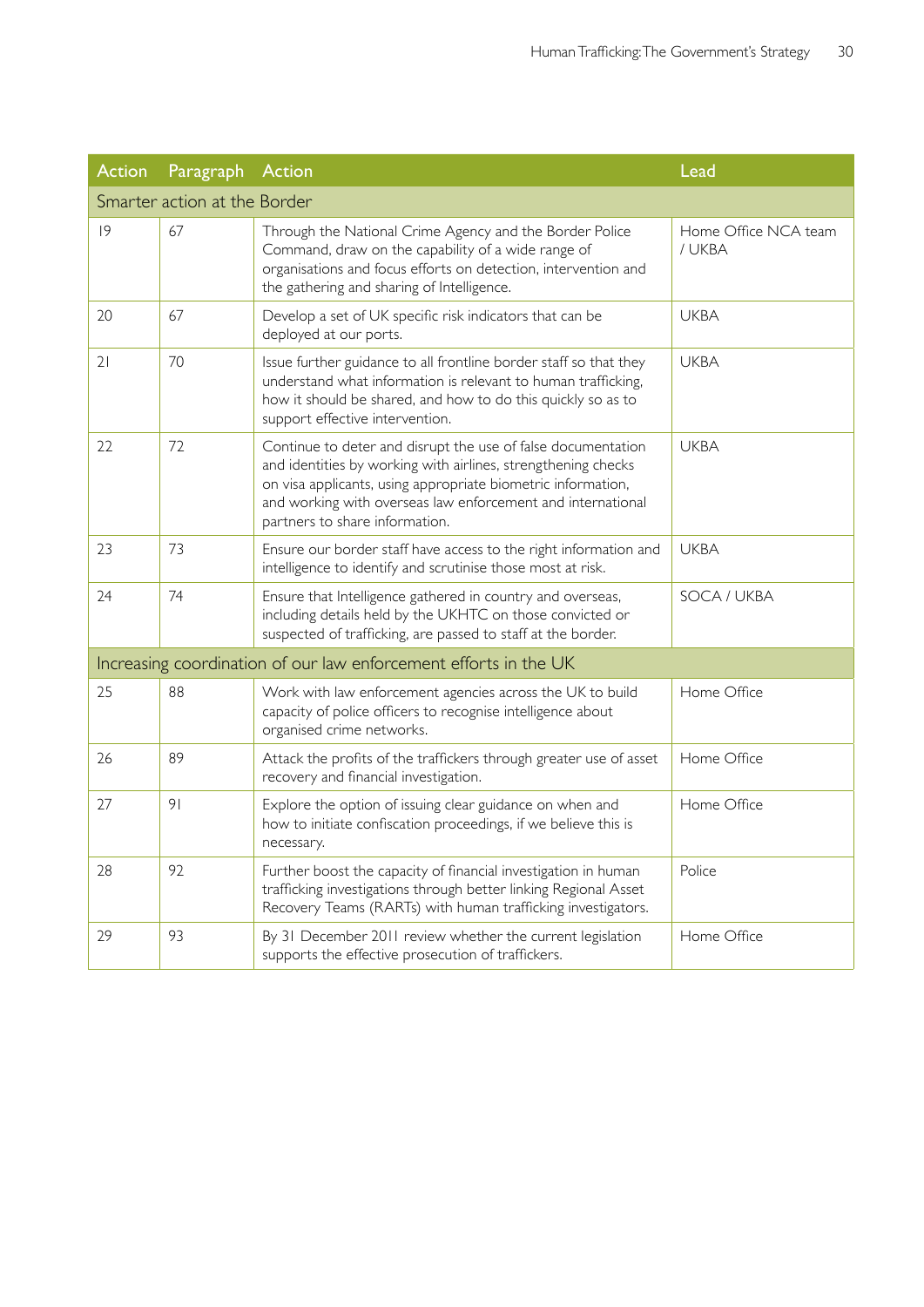| <b>Action</b>                      | Paragraph | Action                                                                                                                                                                                                                                               | Lead                                  |
|------------------------------------|-----------|------------------------------------------------------------------------------------------------------------------------------------------------------------------------------------------------------------------------------------------------------|---------------------------------------|
| Child Victims of Human Trafficking |           |                                                                                                                                                                                                                                                      |                                       |
| 30                                 | 97        | Identify opportunities to promote the child trafficking toolkit,<br>developed by the London Safeguarding Children Board.                                                                                                                             | Home Office                           |
| $\overline{3}$                     | 97        | Update core Government guidance - Safeguarding children<br>who may have been trafficked.                                                                                                                                                             | DfE / Home Office                     |
| 32                                 | 97        | Continue to work with the NSPCC in support of their Child<br>Trafficking Advice and Information Line (CTAIL).                                                                                                                                        | Home Office                           |
| 33                                 | 98        | Work with the police and criminal justice partners to ensure<br>that trafficked children found involved in criminal activity are<br>safeguarded and not unnecessarily criminalised.                                                                  | Home Office / CPS                     |
| 34                                 | 99        | Tackle the issue of trafficked children who go missing from<br>Local Authority Care by working with CEOP, who from 1st July<br>will have the lead for missing children, to ensure the national<br>capability supports this in the best way possible. | Home Office / DFE /<br><b>CEOP</b>    |
| 35                                 | 103       | Work with our partners and look to build on the success of the<br>child safeguarding multi-agency teams such as Operation Paladin<br>and Newbridge.                                                                                                  | Police / Home Office /<br><b>UKBA</b> |
| 36                                 | 104       | Raise awareness in source countries of the risk of child<br>trafficking.                                                                                                                                                                             | Home Office / DfID /<br><b>CEOP</b>   |
| 37                                 | 106       | Work to ensure the vulnerabilities of children are taken into<br>account when debriefs take place.                                                                                                                                                   | Home Office / CEOP                    |